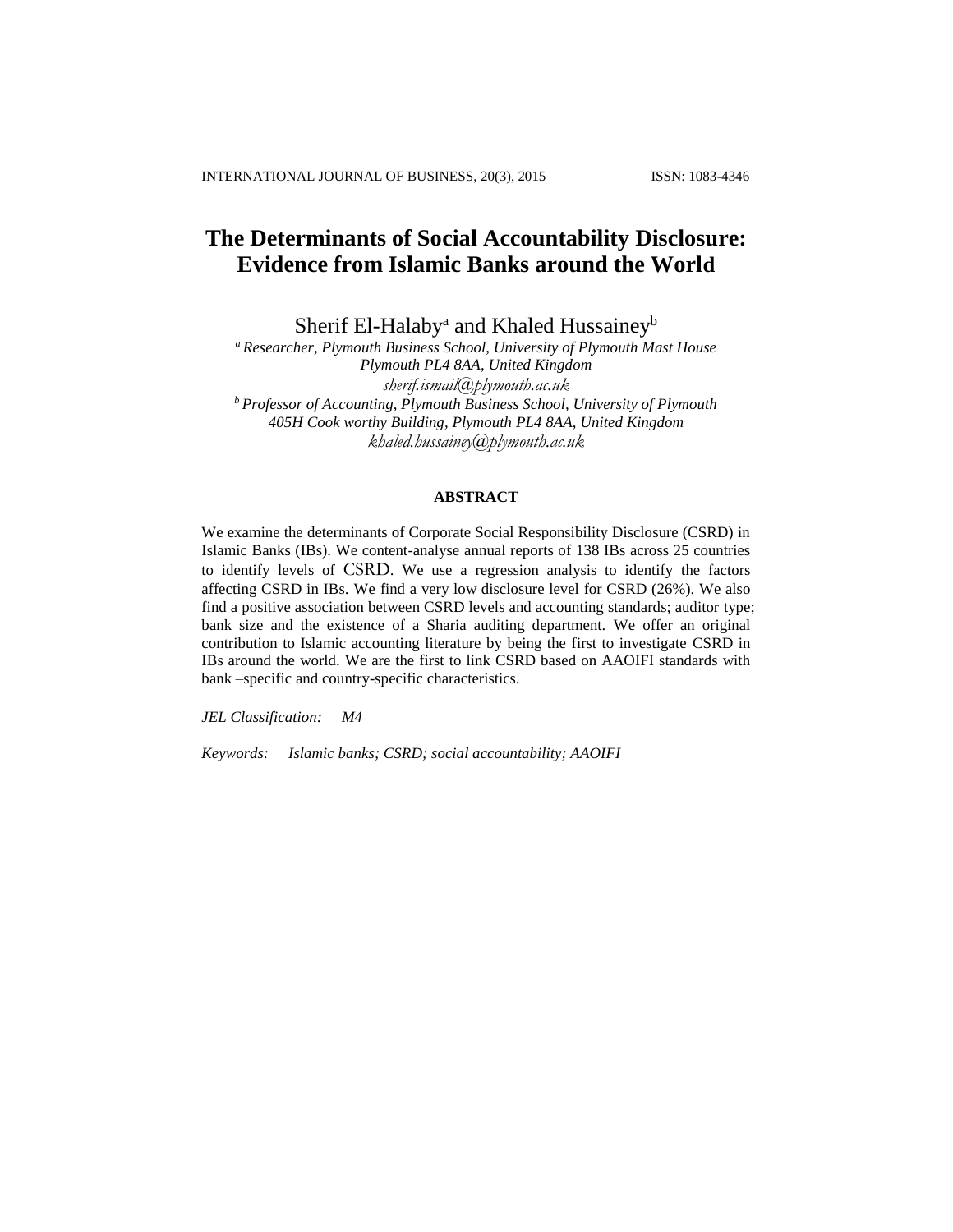## **I. INTRODUCTION**

Islamic Banks (IBs) are predicted in principle to embed ethics and social responsibility in their business model. From an Islamic business approach, everyone is accountable in front of Allah about his responsibility towards society (Haniffa and Cooke, 2002). CSR practices are mainly introduced to provide the social justices to the society (Gray et al., 1987). All Islamic values related to human life either individual or business are defined in Qur'an and Sunna (Rice, 1999). Therefore, IBs are anticipated to disclose more information to their customers about their activities and their compliance with Sharia (e.g., Baydoun and Willett, 2000; Lewis, 2001; Maali et al., 2006).

Farook (2008) argues that disclosure provides evidence about contribution in social activities through IBs. Consequently, to encourage IBs to disclose more information related to CSR activities, the Accounting and Auditing Organisation for Islamic Financial Institutions (AAOIFI) issued Standard No.7 on Governance Standards in concerning with CSR disclosure in 2010. AAOIFI (2010) defines CSR as "all activities carried out by an IFI to fulfil its religious, economic, legal, ethical and discretionary accountabilities as financial intermediaries for individuals and institutions". Consequently, in complying with this standard, IBs can achieve their social accountability towards Allah then towards all stakeholders.

The existing body of CSR literature in IBs focuses on either the level of CSRD (e.g., Maali et al., 2006; Haniffa and Hudaib, 2007; Abdul Rahman et al., 2010; Hassan and Harahap, 2010; Aribi and Gao, 2012) or the determinants of CSRD (e.g., Farook et al., 2011). Most of the previous studies that explore CSRD conducted before the issuance of AAOIFI governance standard No.7 which represents a benchmark of CSRD in IBs. Thus, we are motivated to explore the compliance levels of this standard by IBs and their potential determinants.

Our paper offers several contributions. We are the first to study CSRD in IBs around the world for a large number of countries. We are also the first to consider a comprehensive number of bank-specific and country-specific characteristics in the analysis.

We found that bank size; accounting standards, the existence of Sharia auditing department and auditor type are positively associated with CSRD. We also find that GDP growth factor is positively associated with CSRD, while uncertainty avoidance and corruption are negatively associated.

The paper is structured as follows. Section II explores accountability and disclosure concepts from an Islamic approach. Section III presents theoretical framework of CSR from an Islamic approach. Section IV reviews the relevant literature for CSRD and develops the research hypotheses. Section V discusses the research design. Section VI reports the findings. Section VII concludes.

## **II. DISCLOSURE AND ACCOUNTABILITY FROM AN ISLAMIC CONTEXT**

In an Islamic context, the key purpose of corporate reporting is to allow Islamic enterprises to show their compliance with Sharia as well as serving the society (Baydoun and Willett, 2000). The concept of disclosure is thus related to the concept of accountability. In an Islamic context, the society has the right to know how firms that are part of the Umma (Muslim society) affect its well-being. The duty to disclose the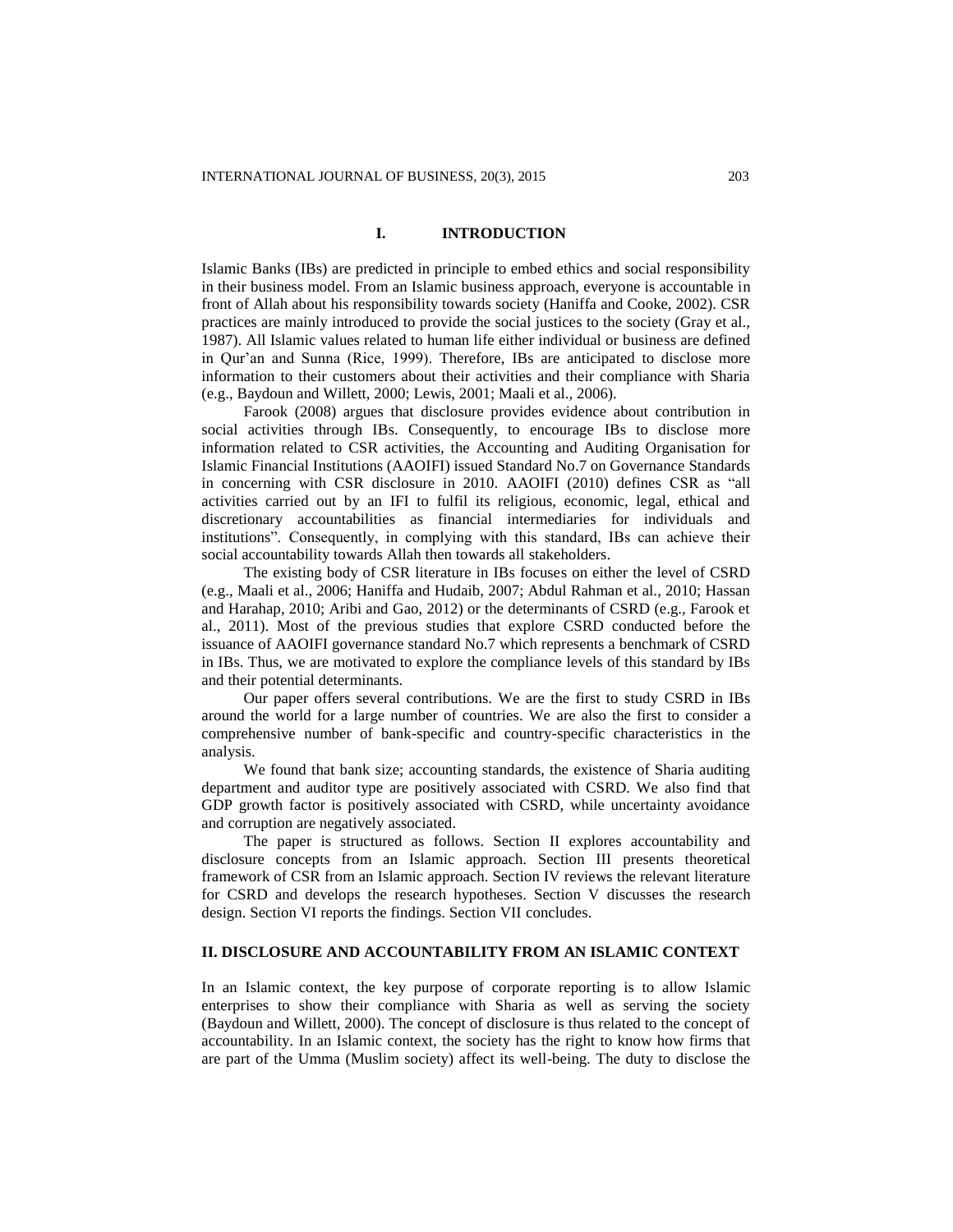truth is a very significant issue in the Islamic context, and this duty applies to businesses as well as to individuals. This duty is highlighted in Qur'an when Allah says "and covers not truth with falsehood, nor conceals the truth when you know" (Qur'an, 2:42). As accountability to Allah includes accountability to community, the duty to disclose is owed mainly to Allah as well as to society (Maali et al., 2006). Allah says "I know what ye reveal and what ye hide" (Qur'an, 4:33) and also 'he (Allah) knows what is manifest and what is hidden' (Qur'an, 87:7). Islamic businesses are required to undertake charitable activities and to support poor and needy people. This is highlighted in many verses in Quran. Allah says "of their goods take alms that so thou mightiest purify and sanctify them" (Qur'an, 9:103).

In the Islamic reporting context, it is expected that social issues would be an important component of disclosure in annual reports. Thus businesses are obligatory to be more transparent in their disclosure practices (Cho and Patten, 2007; Haniffa and Cooke, 2002). This would lead to attaining the concept of Islamic social reporting, that contains social accountability and full disclosure (Anuar et al., 2009; Baydoun and Willet, 2000).

From the Islamic viewpoint, the perceived relationship of individuals and companies with Allah affects the model of accountability. The accountability concept flows from the basic of Tawhid (the unity of Allah). Based on this concept, the Creator is one, and everything originates from this one source. All created things are thus elements of a single set and the full world is one unit with a single goal, which is Allah's will. Baydoun and Willett (2000) claims that the concept of Tawhid gives rise to a diverse and broader concept of accountability than that implied by Western models. The notion that everyone is accountable to Allah provides a different dimension to the concept of accountability beyond what has been reflected in Western theories of social reporting. Based on Islamic philosophy, Muslims undertake social activities not for pure financial reward, but rather to gain Allah's praise and avoid Allah's anger on the Day of Judgment 'Then shall anyone who does an atom's weight of good see it and anyone who can atom's weights of evil see it' (Qur'an, 99:7, 8). Therefore, accountability to Allah includes accountability to society. Businesses are accountable for their activities both inside and outside their companies; accountability in this context means accountability to the community' (Lewis, 2001).

From an Islamic perspective, CSR circles on the concept of ultimate accountability to Allah where human beings are stared as 'khalifah' (vicegerent on earth) and are expectable to relate with additional humans to take care of the natural environment entrusted to them (e.g., Hassan and Harahap, 2010; Maali et al., 2006; Haniffa and Hudaib, 2007; Aribi and Gao, 2010; Farook et al., 2011). Siwar and Hossain (2009) argue that Islam is not just a religion; it is a holistic way of life. In the context of accountability, one of the major goals of accounting is to provide a fair information flow between the accountor and the accountee (Anuar et al., 2009). Based on this concept, accounting plays an important role in providing information to stakeholders and the community at large, and to fill any religious duty as stated by Adnan and Gaffikin (1997): "the orientation of accounting towards fulfilling the accountability of human being to Allah implies that the accounting information enables individuals to account for their zakat" (p. 33).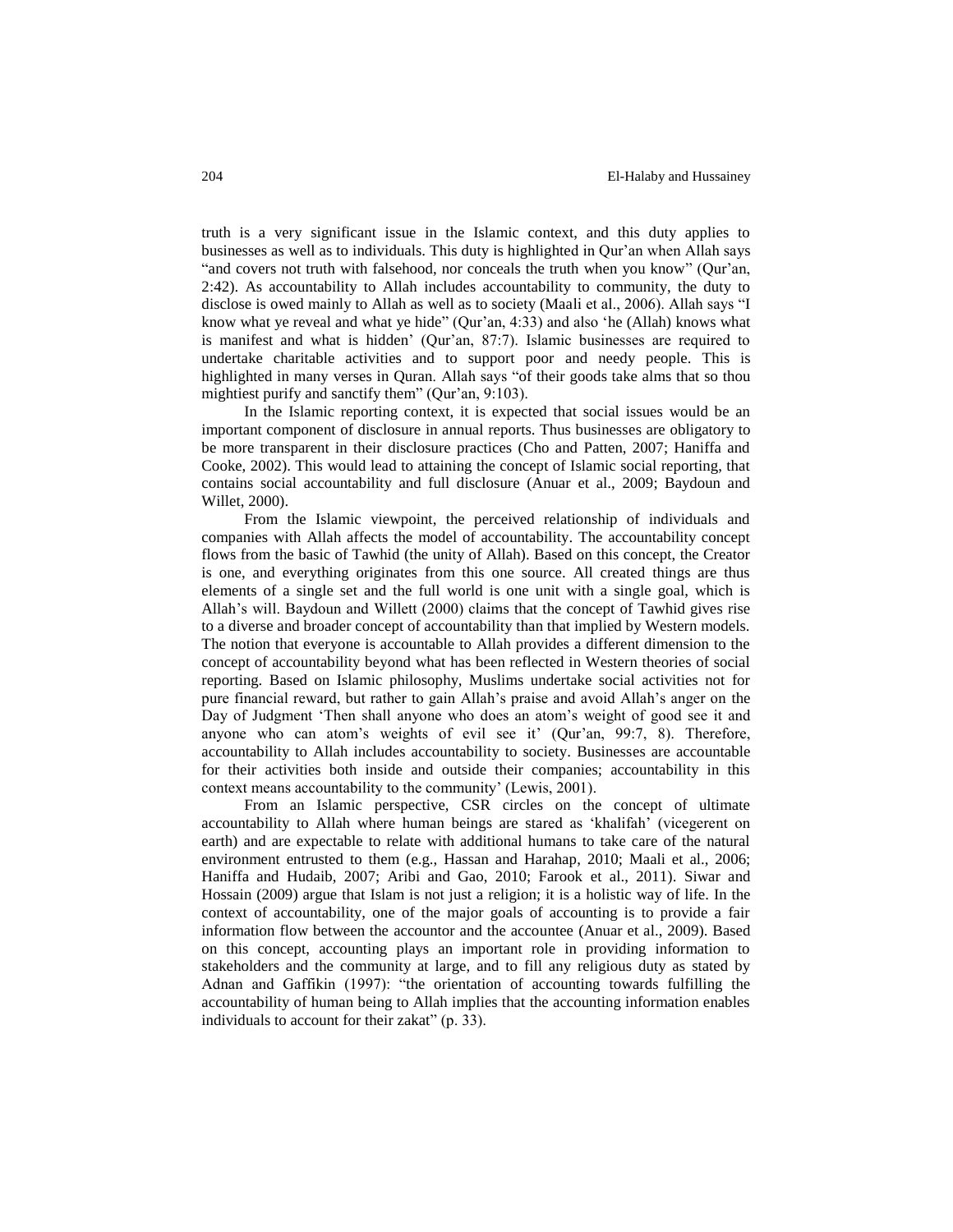# **III. THEORETICAL FRAMEWORK OF SOCIAL REPORTING FROM AN ISLAMIC APPROACH**

CSR for Muslims has a broader and more holistic significance. Obviously, the concept is not merely perceived as a strategic or instrumental initiative, which the firms undertake for enhancing goodwill or boosting long-term financial performance as advocated by Greenfield (2004). It is also not just an act to legitimize the existence of companies in society as advocated by Deegan (2002). Instead, the concept of CSR in Islam comprehends a broader meaning embracing the taqwa dimension (Allahconsciousness) by which companies as groups of individuals, assume the roles and responsibilities as servants and vicegerents in all situations. By so doing, they are ultimately accountable to Allah, the Owner of their selves as well as the resources they are utilizing and managing. This accountability to Allah is a function of the intrinsic quality of the Muslims' lives as a trust from Allah. Consequently, CSR from an Islamic approach is a way to worship of Allah through serving his society and satisfying him as Qur'an explain us that all our activities as CSR towards the society should to be for Allah as he saying "Indeed, my prayer, my rites of sacrifice, my living and my dying are for Allah, Lord of the worlds" (Qur'an, 6:162). Moreover, CSR is a way to get success in this life as well as in the hereafter as Allah saying "whatever good you put forward for yourselves - you will find it with Allah. Indeed, Allah of what you do, is seeing" (Qur'an, 2:110). Furthermore; serving society from an Islamic approach is the basis of Islam belief as the prophet Mohammad (PBUH) saying "I have been sent only for the purpose of perfecting good morals" (Sahih Bukhari, 1:56).

#### **IV. LITERATURE REVIEW OF CSRD**

#### **A**. **The Practice of CSRD**

A number of studies have surveyed CSR reporting of IBs (e.g., Maali et al., 2006; Haniffa and Hudaib, 2007; Hassan and Harahap, 2010). Gray and Balmer (2001) and Haniffa and Hudaib (2007) open up further research interest into this area by presenting an ethical identity index. For instance, Maali et al. (2006) investigate the influence of Islam on social reporting. Using the content analysis method, they measure the levels of CSRD of 29 IBs in 16 countries. Their results recommend that the extent of social disclosure by IBs falls far short of their expectation (13.3%). Hassan and Harahap (2010) content analyse the annual reports of 7 IBs and found that CSRD for their sample is 38% that is relatively low comparing with its expectations as well as values and basics of IBs.

Abdul Rahman et al. (2010) investigate CSRD by Bank Islam Malaysia Berhad and indicated that the highest cause of disclosure is the SSB, followed by employees. Moreover, the most common locations for CSRD are the chairman's statement. There are number of other studies on Islamic business practice discussing various social and ethical philosophies from an Islamic perspective (e.g. Al-Qaradawi, 2002). All of these studies deal with the issues from a religious perspective within a theological context and fail to adopt and promulgate their application in a wider socio-economic environment and fail to investigate CSR from holistic Islamic view (Mohammed, 2007).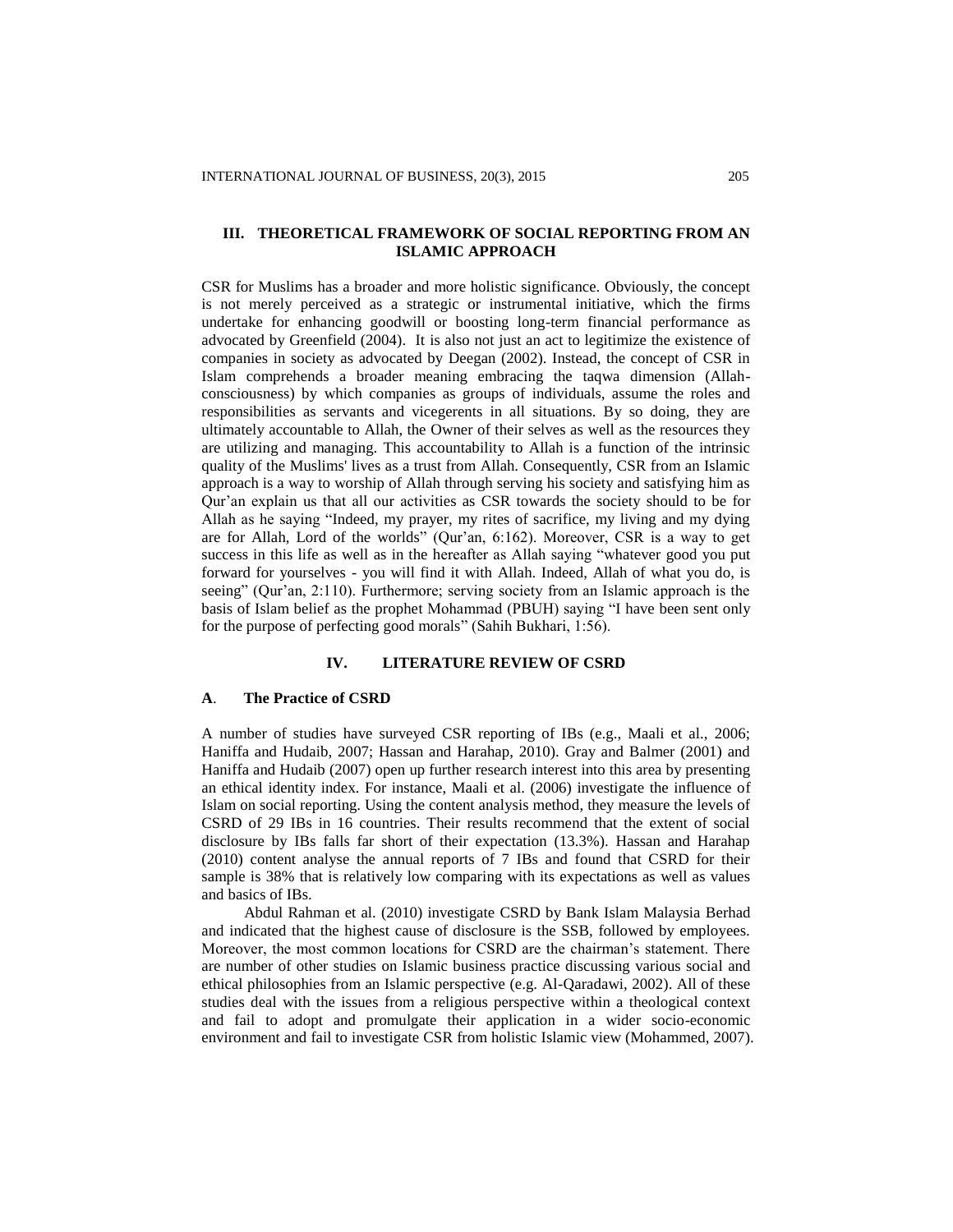In addition, Hassan et al., (2011) use a sample of 16 IBs from 3 different regions and compare CSR disclosure to a pragmatic benchmark based on Islamic values. They find that IBs are disclosing CSR information far below the expected level (49%). Aribi and Gao (2010) investigate the extent of CSRD by 21 IBs operating in the Gulf region. They found that the level of social disclosure (30%) was well below their benchmark index. Haniffa and Hudaib (2007) investigate the disclosure of information deemed crucial to Islamic ethics in business. They find a significant gap (48%) between the communicated and ideal ethical disclosure of 7 IBs. They conclude that for IBs to remain competitive, they need to communicate more efficiently to enhance their image and reputation in society.

Farook et al. (2011) examine the extent and determinants of CSRD in the annual reports of 47 IBs from 14 countries. They find that CSRD is 16.8 %. Furthermore, Belal et al., 2014 explore CSRD in IBs at Bangladesh from 1983 until 2010 to exploring the perspectives of IBs' performance related to CSR. They find that CSRD level for the bank is 42%. This result is supporting from different studies that concluded a low CSRD for IBs (e.g., Kamla and Rammal, 2013). Recently, Farag et al. (2014) examine the relationship between CSR and financial performance. They found a low level for CSRD (44%).

None of the above studies particularly focused on IBs around the world as well as little effort has been done to explore the main factors behind the CSRD. Accordingly, this paper tries to fill this gap in Islamic accounting literature. Table 1 summarizes relevant literature. It shows that the average disclosure level is 35%. The highest disclosure level is 83%, as reported in Abdul Rahman and Bukair (2013), and the lowest disclosure level is 8%, as reported in Abdul Rahman et al. (2010). Moreover, the table shows that; only 2 studies exploring the determinants of CSRD which are Farag et al. (2014) and Farook et al. (2011), and other studies focus on measuring levels of CSR.

#### **B. The Determinants of CSRD**

Prior research use firm-specific characteristics and country attributes as potential drivers for disclosure. Thus, in our paper, we consider firm characteristics (profitability, gearing; accounting standards; age; size of auditor; ownership and size) as potential determinants of CSRD. We also consider control variables (legal system; corruption; GDP Growth; literacy rate and Culture based on Hofstede model). We review the studies that have examined the relationship between CSRD and the above explanatory variables.

Healy and Palepu (2001) argue that financial reporting is a method of mitigating agency problems. Accounting standards are used to produce comparable and dependable accounting information to support investors, creditors and all stakeholders to make investment decisions. Hameed (2001) claims that, IFRS unsuitable for IBs as well as Muslim users. Consequently, we suppose that adopting AAOIFI enhancing disclosure level about bank' social accountability. Ariss and Sarieddine (2007) debate that the adoption of financial accounting standards through IBs will enhance their reliability as well as the level of disclosure. Besar et al. (2009) claim that one of the key method to enhance the Islamic banking industry is adopting Islamic standards as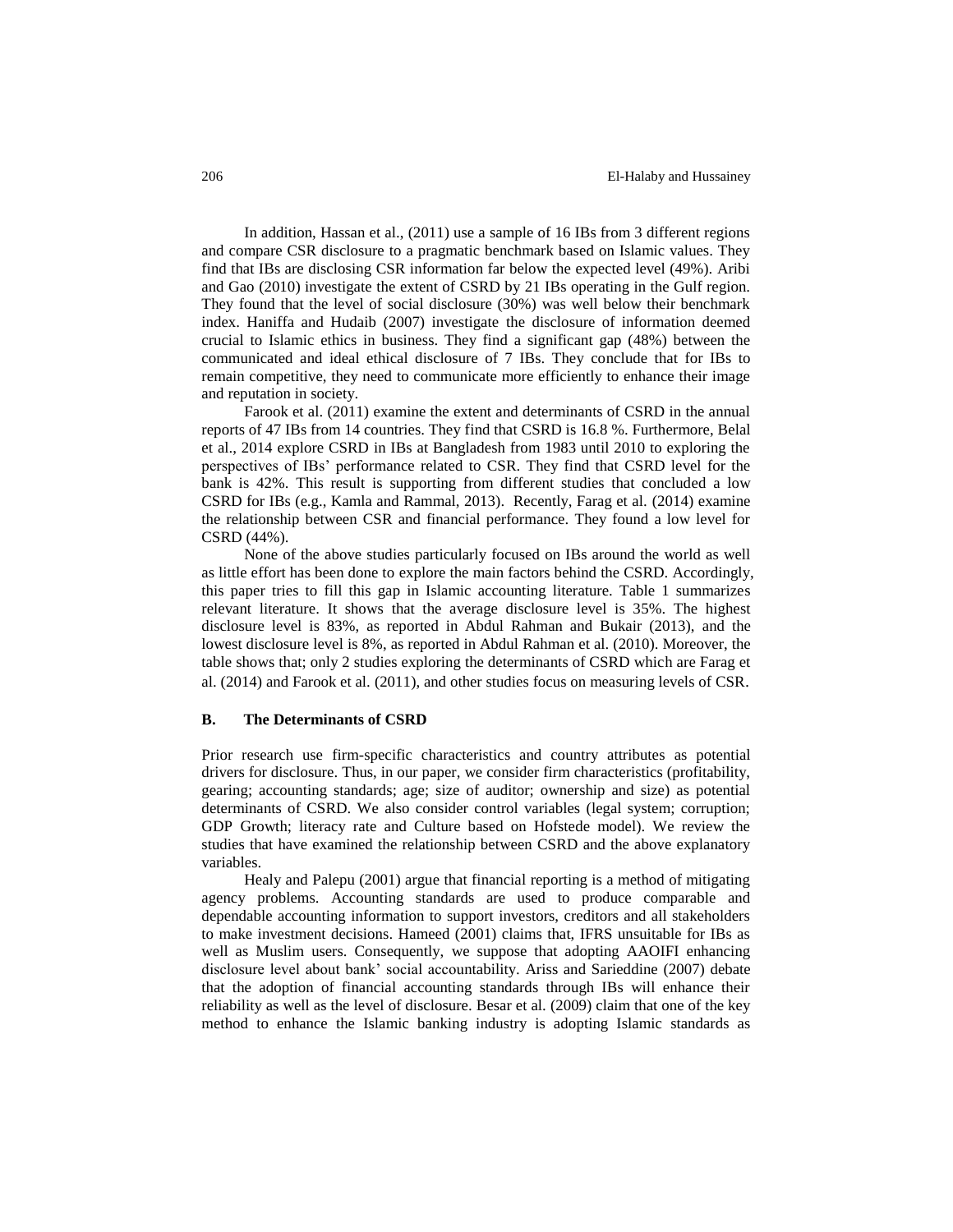| Authors                          | Method                                  | Sample                                    | Period    | Dimensions     | Main Focus                                       | CSRD% |
|----------------------------------|-----------------------------------------|-------------------------------------------|-----------|----------------|--------------------------------------------------|-------|
| Favaga et al., 2014              | <b>Content Analysis</b>                 | 90 Islamic banks across 13<br>countries   | 2010-2011 | 10             | Determinants of<br><b>CSRD</b>                   | 44%   |
| Belal et al., 2014               | Content Analysis/in-<br>depth Interview | 1 Islamic Bank in<br>Bangladesh           | 1983-2010 | 16             | Measuring CSR                                    | 42%   |
| Kamla and Rammal.<br>2013        | <b>Content Analysis</b>                 | 19 Islamic Banks                          | 2008      | 5              | <b>Measuring CSR</b>                             | 39%   |
| Hassan et al., 2013              | <b>Content Analysis</b>                 | 16IFIs from 3 regions                     | 2001-2008 | 8              | <b>Measuring CSR</b>                             | 49%   |
| Abdul Rahman and<br>Bukair, 2013 | <b>Content Analysis</b>                 | 53 Islamic banks in GCC                   | 2008      | 13             | Measuring CSR and<br>impact of SSB               | 83%   |
| Al-Oadietal, 2012                | <b>Ouestionnaire</b>                    | 50 individuals from the IFIs<br>in Jordan | 2012      | 4              | Stockholders'<br>opinion regarding<br><b>CSR</b> | .     |
| Hasan, 2012                      | <b>Content Analysis</b>                 | 10 Islamic Banks                          | 2011      | 8              | Measuring CSR                                    | 23%   |
| Basah, 2012                      | Questionnaire                           | 55 IFI in Malaysia                        | 2011      | $\overline{7}$ | Measuring CSR                                    | .     |
| Sobhani et al., 2012             | <b>Content Analysis</b>                 | 29 banks listed on the<br>Dhaka           | 2009      | 8              | Measuring                                        | 33%   |
| Aribietal, 2012                  | <b>Content Analysis</b>                 | 21 IFIs operating in the<br>Gulf region   | 2004      | 7              | Measuring                                        | 30%   |
| Zubairu et al., 2011             | <b>Content Analysis</b>                 | 4 Islamic banks in Saudi<br>Arabia        | 2008-2009 | 9              | Measuring CSR                                    | 40%   |
| Farook et al., 2011              | <b>Content Analysis</b>                 | 47 bank banks from 14<br>countries        | 2007      | 3              | Determinants of<br><b>CSRD</b>                   | 16.8% |
| Abdul Rahman et al.,<br>2010     | Content analysis                        | 1 Islamic bank in Malysia                 | 1992-2005 | 9              | Measuring CSR                                    | 8%    |
| Hassan and Harahap,<br>2010      | <b>Content Analysis</b>                 | 7 Islamic banks                           | 2006      | 8              | Measuring CSR                                    | 38%   |
| Stwar and Hossain.<br>2009       | Ouestionnaire                           | 50 listed organization in<br>Malaysia     | 2008      | 5              | Managers' opinion<br>regarding CSR               | .     |

# **Table 1** CSRD studies in Islamic banks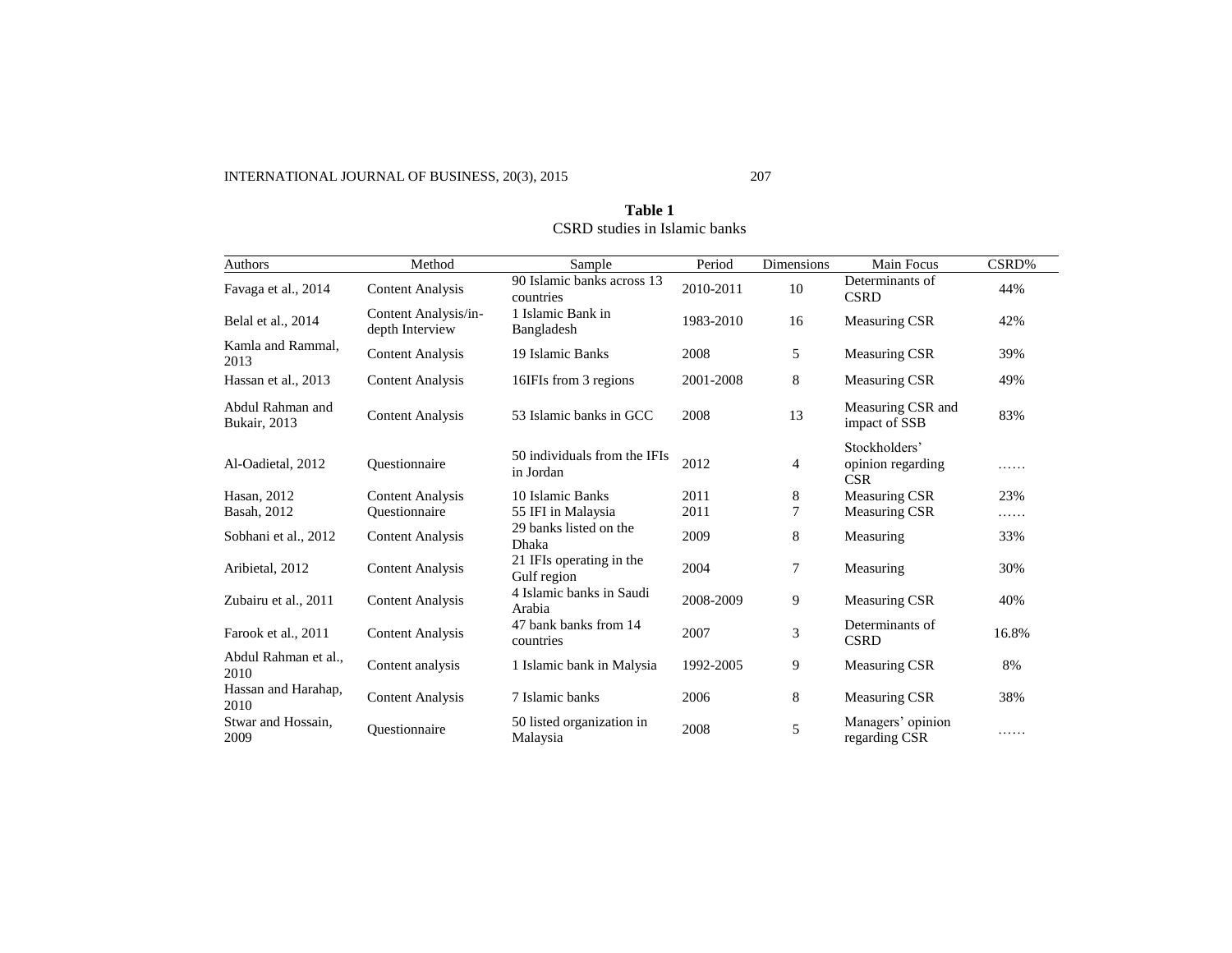#### 208 El-Halaby and Hussainey

| Aribi, 2009                 | Content<br>Analysis/Interview                            | 42 IFIs                                                   | 2004      | 8 | Measuring CSR | 35%   |
|-----------------------------|----------------------------------------------------------|-----------------------------------------------------------|-----------|---|---------------|-------|
| Haniffa and Hudaib,<br>2007 | <b>Content Analysis</b>                                  | 7 Islamic banks in 6<br>countries                         | 2002-2004 | 8 | Measuring CSR | 48%   |
| Maali et al., 2006          | <b>Content Analysis</b>                                  | 29 Islamic banks at 16<br>countries                       | 2000      | 9 | Measuring CSR | 13.3% |
| Sairally, 2006              | Content<br>Analysis/Questionnaire                        | 46 Islamic banks                                          | 2004      |   | Measuring CSR | 20%   |
| Dusukt, 2003                | Content Analysis/<br>Ouestionnaire                       | 21 Islamic Banks in<br>Malaysia and 1789<br>Ouestionnaire | 2004      | 8 | Measuring CSR | .     |
|                             | Average disclosure level for CSRD based on these studies |                                                           |           |   |               | 33%   |

The table shows main limitations which can categorise into three group which are related to country; number of banks and dimensions limitations. First group is limited through focusing on one country as Belal et al, 2014; Sallehuddin et al, 2013 and Al-Qadi et al, 2012. The second group from limitations is concerned with number of banks as sample. These limitations can review through Dusuki 2005; Mohammed, 2007; Haniffa et al, 2007 and Aribi et, al, 2010 who applied their studied in limited sample. The last group related to limitations of CSRD is concerned with dimensions of CSR. Farool et al, 2011; Mohammed, 2007; Dar et al, 2010; Daru et al, 2013 and Sallehuddin et al, 2013 used one of Maximum four dimensions related to CSR. Even studies as Faraga et al, 2014 which overcome all of these limitations through conducted AAOIFI CSR standard for 90 Islamic banks cross 13 countries based on 10 Dimensions but he ignores the impact of culture which is limited his results. Consequently, in our study; we try to filling all these gaps through using AAOIFI standard as an index for CSR and apply our index which contains 12 dimensions related to CSR and based on Islamic Sharia basis for 117 cross 23 countries.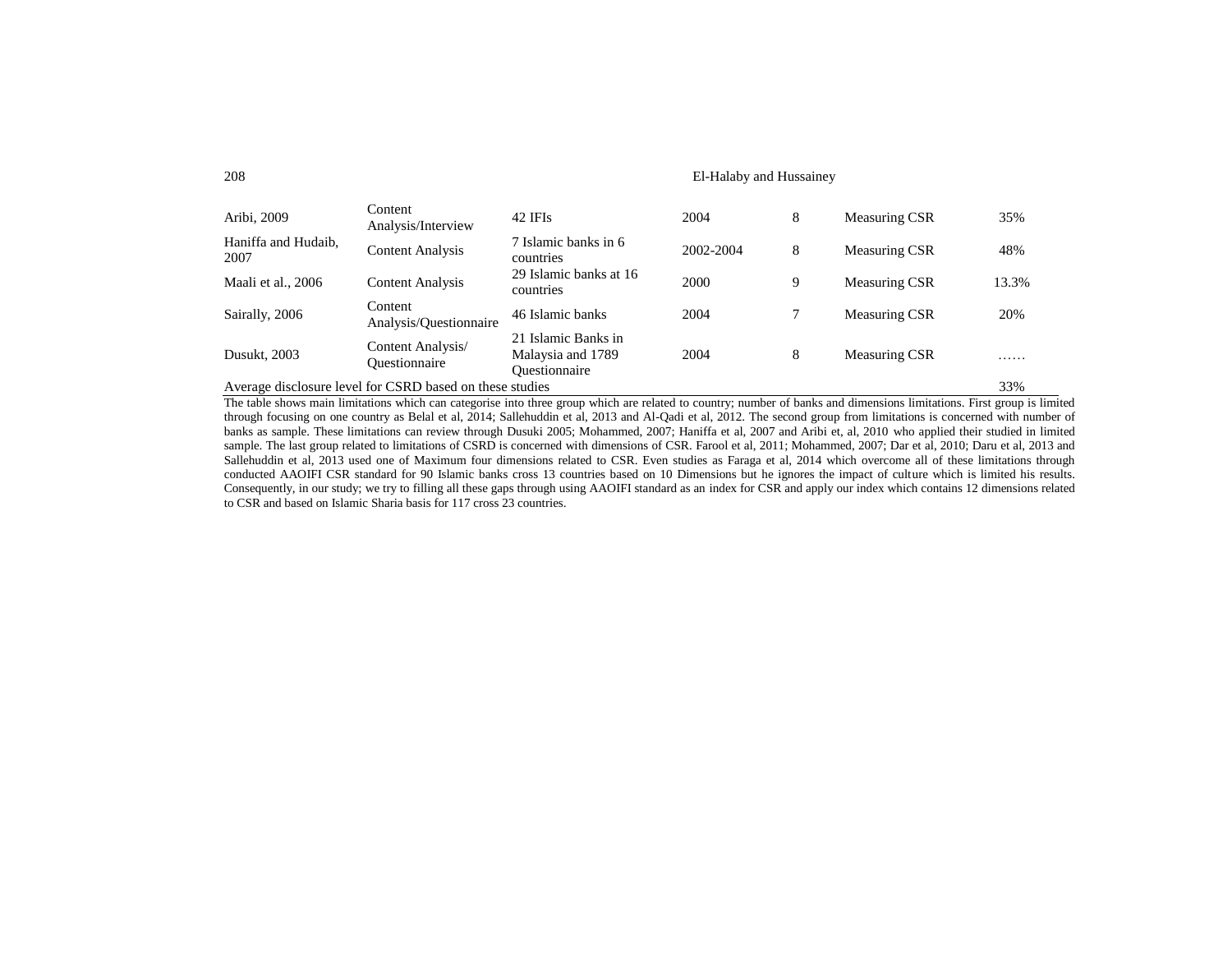AAOIFI. Therefore; we suppose variances in disclosure level based on adopted accounting standards and we expect also banks that adopt AAOIFI' is higher related to CSRD than banks that adopt IFRS. Thus, the first hypothesis is:

H1: There is an association between levels of CSRD and the adopted accounting standards.

Support for investigating audit firm size as a determinant of disclosure level has come from numerous studies (Firth, 1979). Most studies have found that large audit firms show a significant relationship with higher disclosure levels (e.g., Haniffa and Cooke, 2002) support a positive association between audit firm size and corporate disclosure. The largest auditing firms may motivate corporations to disclose more information than required to reserve their reputations (Firth, 1979). He claimed that largest auditing firms can force firms to disclose comprehensive relevant information, about firm's decisions to maintain their reputations. Hence; the second hypothesis of the study is:

H2: IBs that audited by the Big 4 are more likely to disclose more information about CSR.

The existing literature claims that the size of a business influences its social disclosures (e.g., Aras et al., 2010; Gray et al., 2001). It is clear that larger corporations make more disclosure because they tend to receive more attention from the general public and they are under greater pressure to exhibit social responsibility. Furthermore, these corporations are likely to have more shareholders, who are concerned with the social programmes undertaken by the company (Cowen et al., 2005). Large firms use CSR disclosure to demonstrate that their actions are legitimate and consistent with good citizenship (Brammer and Pavelin, 2006). We develop the following hypothesis:

H3: There is an association between bank size and CSRD.

The literature suggests profitability as a determinant of CSRD. Some researchers did not find any association between profitability and CSRD (Aras et al., 2010). Other researchers found a positive relationship between profitability and CSRD (e.g., Gray et al., 2001). Agency theory advocates that business managers of profitable corporations have an incentive to disclose more information to increase their compensation (Abd El-Salam, 1999). Haniffa and Cooke (2002) find a positive relationship between the firm's profitability and the extent of voluntary disclosure in IBs as the higher profitability motivates management to provide superior information as it increases investors' confidence. From an Islamic perspective, a company should provide full disclosure in any situation whether it is achieving a profit or otherwise (Haniffa, 2001). Thus, the fourth hypothesis is:

H4: There is no association between profitability and CSRD in IBs.

Prior research found an association between company age and voluntary disclosure (e.g., Akhtaruddin, 2005; Haniffa and Cooke, 2002). Furthermore, previous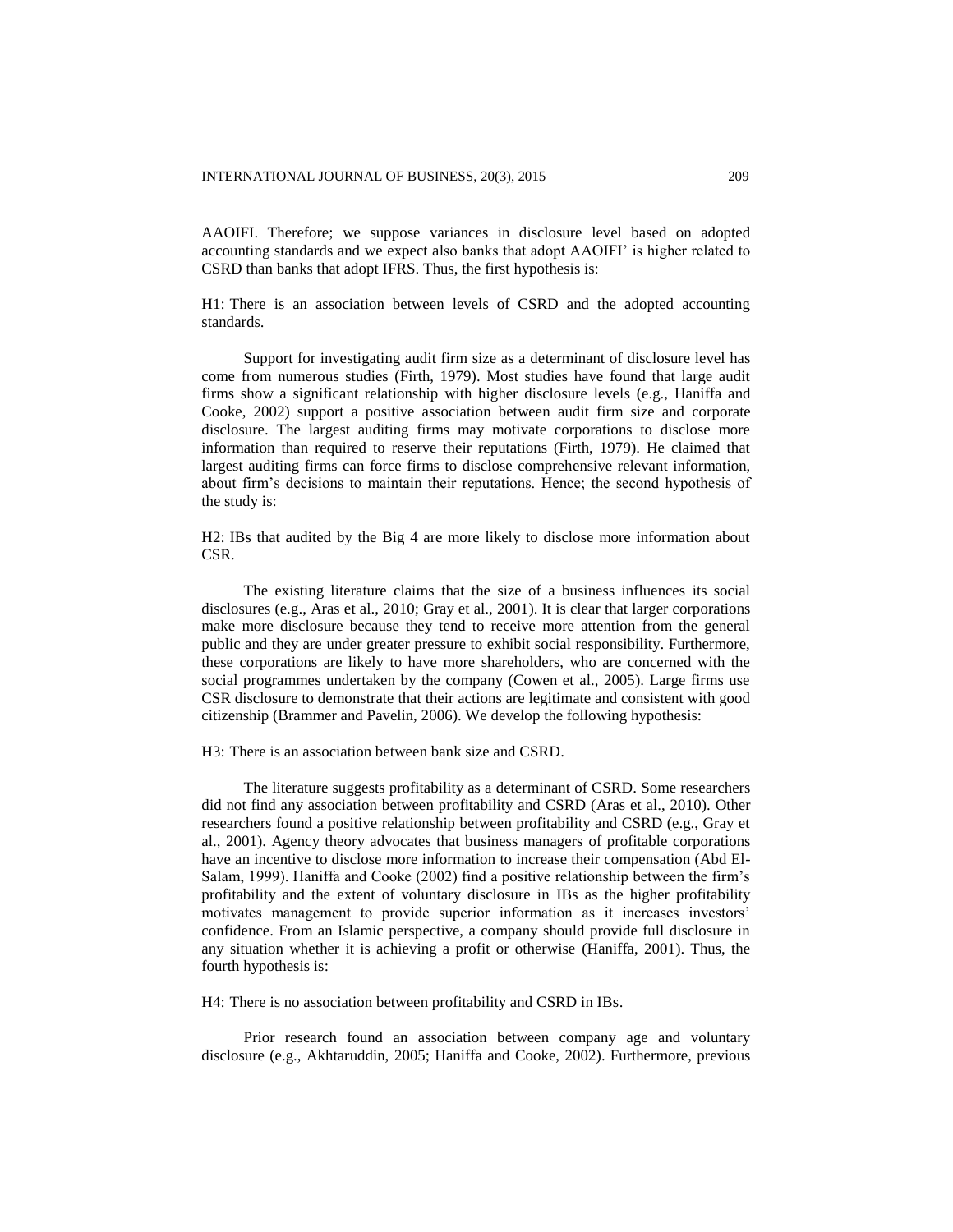research has argued that the age of corporation effects on CSR involvement of the firm and that long-established firms are likely to make greater voluntary social disclosures. For example, Roberts (1992) reported a positive relationship between CSR and age of firms. This relationship may exist because long-established companies have received more benefits from society than newly established firms and the link matures and the firm undertakes a greater leadership role, developing an increased sense of social responsibility. Hossain and Hammami (2009) find that old companies tend to disclose more information than young companies. The fifth hypothesis is:

H5: Long-established banks disclose more CSR information than newly established banks.

A number of IBs employ a special form of monitoring to limit the divergence of interest between investors and the management of IBs. Sharia auditing department (SAD) assures investors of the compliance of IBs with Islamic principles. The demand for the services of an SAD arises out of a "perceived need to constantly check innovations in banking practice as well as in accounting against the principles of Islamic orthodoxy" (Karim, 1995, p. 287). The activities of SAD involve ensuring that the operations of the banks do not involve any dealings in prohibited industries and that the banks follow the ideals of equality and social justice (Choudhury and Hoque, 2006). Besar et al., (2009) reveal that the sharia committee are only satisfying a minimum requirement of the report with recommend for SAD inside the bank to enhance compliance with Sharia and support social accountability for IBs. Epstein and Pava (1993) indicate that investors generally find audited information to be more reliable than unaudited information.

The impact of internal governance mechanisms on corporate disclosures may be complementary or substitutive (Ho and Wong, 2001). A greater magnitude of disclosures would be expected if it is complementary as "more governance mechanisms will strengthen the internal control of companies and provide an intensive monitoring package for a firm to reduce opportunistic behaviour and information asymmetry" (Ho and Wong, 2001, p. 143). IBs would thereby be under greater pressure from the SAD as well as SSB to disclose more CSR information. Hence, it is expected that the existence of an SAD in IBs would lead to greater levels of CSR disclosures. Hence; the sixth hypothesis of the study is:

H6: CSRD levels are associated with the existing Sharia auditing in IBs.

Prior research also shows a significant association between CSRD and risk (e.g., Khlif and Souissi, 2010). Agency theory suggests that managers may publish risk information in order to reduce information asymmetry between insiders and outsiders (Elshandidy et al, 2013). In addition, signalling theory proposes that managers signal their ability in identifying, measuring and managing risk through reporting more risk information. Elshandidy et al. (2013) find a positive association between risk reporting and disclosure level. Therefore, our seventh hypothesis is:

H7: IBs with higher risk ratio disclose more CSR information than IBs with lower risk ratio.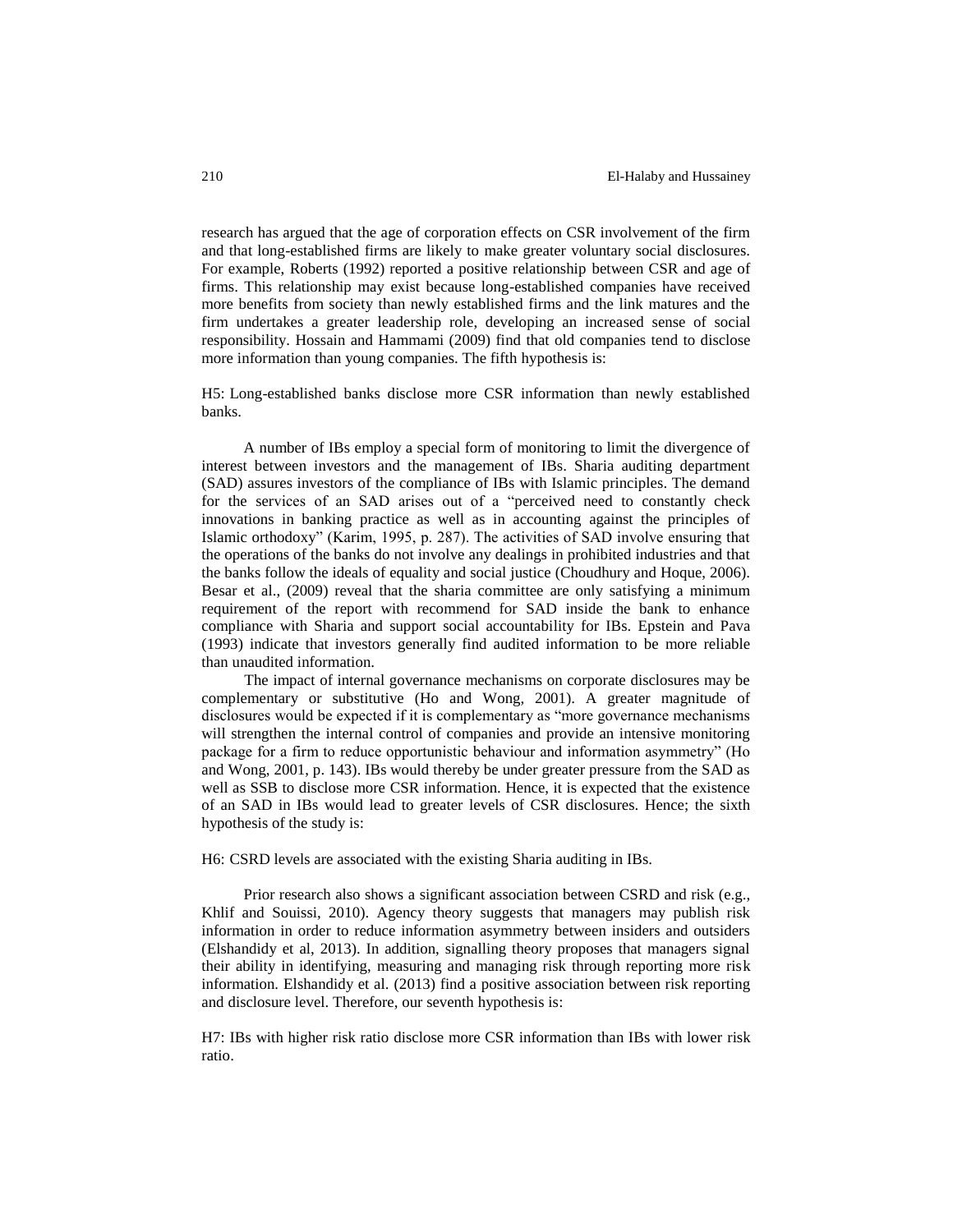Prior research shows an association between financial leverage and level of disclosure (e.g., Jaggi and Low, 2000). Based on the agency theory, Xiao et al., 2004 argue that increased disclosure can reduce debt holders' inclinations to price-protect against transfers from themselves to shareholders. A number of studies find a positive association between leverage and corporate disclosure (e.g., Elshandidy et al. 20113). Jensen and Meckling (1976) argue that because more highly leveraged firms incur more monitoring costs, they seek to reduce these costs by disclosing more information in annual reports. Therefore, we hypothesise that:

H8: IBs with higher leverage disclose more CSR information than IBs with lower leverage.

Ownership structure is a mechanism that aligns the interest of shareholders and managers (e.g., Haniffa and Cooke, 2002). The structure of ownership also determines the level of monitoring and level of disclosure (Jensen and Meckling, 1976). A number of prior studies look at the effect of ownership structure on voluntary disclosure (Eng and Mak, 2003). The agency theory suggests that where there is a separation of ownership and control of a firm, the potential for agency costs arises because of conflicts of interest between contracting parties. Peek et al. (2010) support greater disclosure in public compared to private firms. They argue that shareholders of public firms are further removed from management and therefore demand more accounting information. We hypothesise that:

H9: The extent of CSRD is positively associated with public bank' ownership Countryspecific characteristics.

As the sample contains 25 different countries; the study controls some variables to consider the differences between countries as GDP growth; culture and corruption. Ahmed and Courtis (1999) argue that the variances in disclosure levels could be due to differences in socio economic and political environments between countries. Zarzeski (1996) finds that all Hofstede's dimensions have a significant impact on disclosure. Wong (2012) proposes that uncertainty avoidance is the most influential cultural dimensions that may affect corporate disclosure. Furthermore, we use the legal system for the accountability disclosure reporting-country characteristics association by considering Sharia and other law as civil and common law countries. Dobler et al. (2011) and Jaggi and Low (2000) suggest that legal system may affect disclosure quality and its determinants in common and civil law systems or other law. We also control for the macro-economic factors by using the GDP Growth; corruption index and literacy rate (Andres and Vallelado, 2008).

# **V. RESEARCH DESIGN**

Our analysis is based on 138 IBs across 25 countries. Using the content analysis approach, we examine the compliance with social disclosure accountability based on AAOIFI governance standard No.7. A pilot study is conducted on a sample of 40 IBs for the year 2011, 2012 and 2013. The disclosure score is calculated as a ratio of the total items disclosed to 95 (maximum score for social). This methodology is adopted by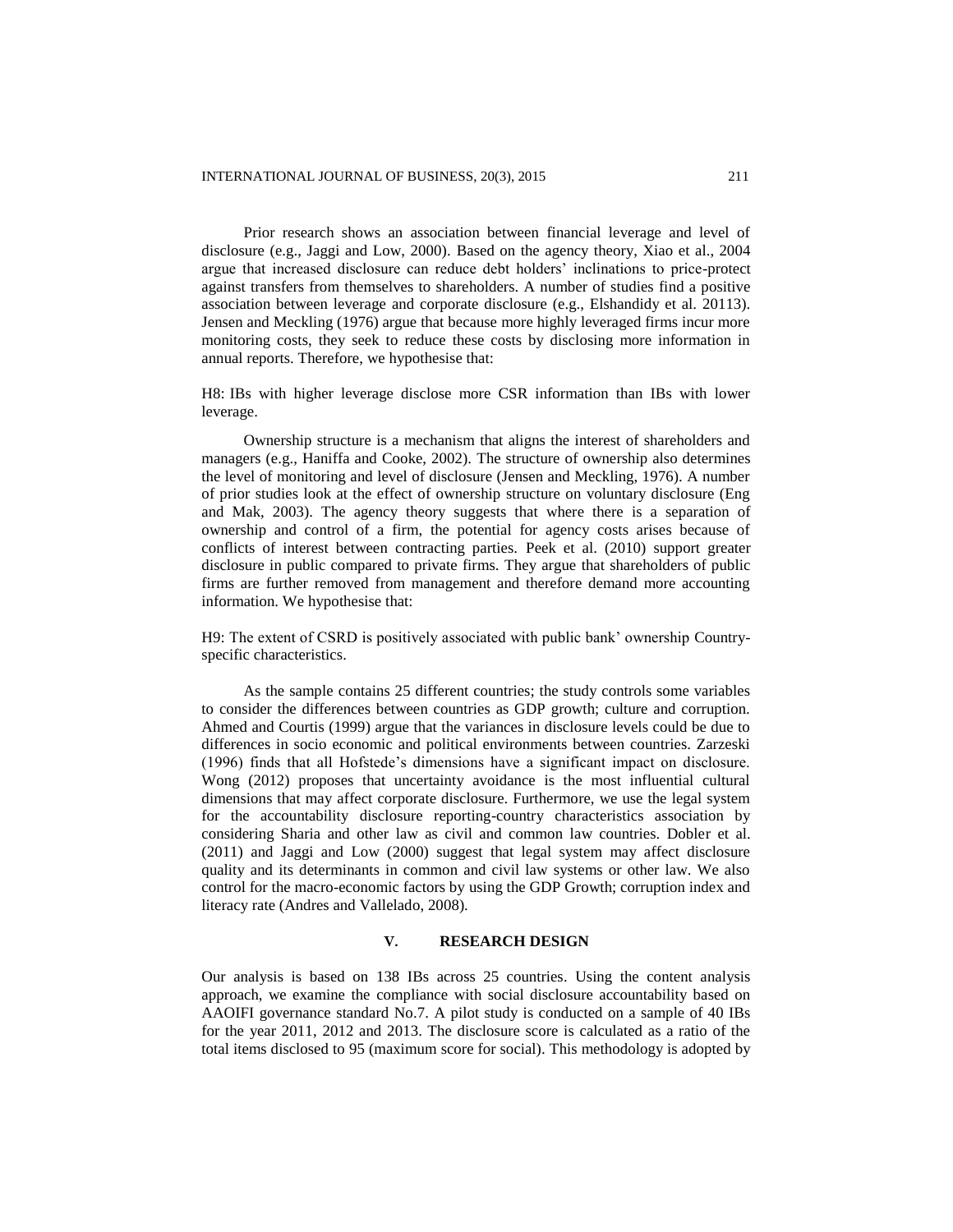Cooke (1989). The findings show very low disclosure for social accountability. Based on t-test; the finding shows insignificant differences between the three years (sig 0.367 which is  $< 0.05$ ). Based on this outcome; we focus on the most recent year at the time of the analysis (2013).

We use Bankers database in additional to central banks' database for countries that provide Islamic banking services to collect data. The Bankers magazine published a survey in November 2013 of the top IFIs. There are 160 IBs with 100% Sharia compliant assets listed in this study. For the sake of consistency in our sample, we excluded IBs subsidiaries and banks based on availability of annual reports or languages used. Therefore, we exclude 22 banks. Therefore, we collect data for 138 IBs from 25 countries namely Bahrain, Bangladesh, Indonesia, Jordan, Kuwait, Malaysia, Pakistan, Qatar, KSA, Sudan, Syria, UAE, Egypt; Yemen; Brunei; Lebanon; Iraq; Philippines; Kenya; Palestine; Thailand; Srilanka; Iran; Turkey and UK. We took precautionary measures to enhance the validity and the reliability of our analysis. We checked that the index items generated from the classification procedures represented what we intended to represent. We examined the items of the index and decided what that specific item was intended to measure (Beattie and Thomson, 2007). We developed the dimensions of our CSR index based on governance standard No.7 that issued through AAOIFI and the previous literature. To enhance the reliability, the index items are coded and checked twice and we discussed any potential discrepancies. We made sure that the same coder is consistent overtime when coding the same item of the indices (stability), the coders produce the same results when coding the same item (reproducibility) and accuracy as well (Beattie and Thomson, 2007).

Following the approach used by Haniffa and Cooke (2002) and Haniffa and Hudaib (2007), items specifically disclosed have been given a score 1, and 0 if it is not. To ensure that the judgement of relevance is not biased, the entire annual report was read before any decision is made. Thus, the unweight disclosure method measures the CSRD scores of a bank as additive (Cooke, 1991).

We validate our measure by [1] Reviewing the Islamic sharia basics based on Qur'an and Sunna to observe the main themes for compliance with social accountability. Based on this, we get some items that the annual report for IFIs should contains and disclose as Zakat and Qard Hassan; [2] adopting the disclosure requirements of AAOIFI governance standard No. 7 that guides IFI for social accountability. We review the latest available edition in 2010; [3] making modifications to the disclosure index developed based on relevant literature (e.g., Farag et al., 2014; Aribi and Gao, 2010; Maali et al., 2006; Haniffa and Hudaib, 2007; Besar et al., 2009); [4] reviewing the index with 3 academics and 2 professionals who are specialize in the area of disclosure to enhance the validity for the index and results.

To empirically investigate the relationship between CSRD and firm-specific characteristics, we use the following OLS regressions:

$$
CSRD_{it} = a + b_1STA_{it} + b_2AUD_{it} + b_3AGE_{it} + b_4SIZE_{it} + b_5ROA_{it} + b_6RISK_{it}
$$
  
+
$$
b_7LEV_{it} + b_8SDEP_{it} + b_9OWN_{it} + b_{10}POW_{it} + b_{11}IND_{it} + b_{12}MAS_{it} + b_{13}UNC_{it}
$$
 (1)  
+
$$
b_{14}GDP_{it} + b_{15}CORR_{it} + b_{16}LEG_{it} + b_{17}LIT_{it} + e
$$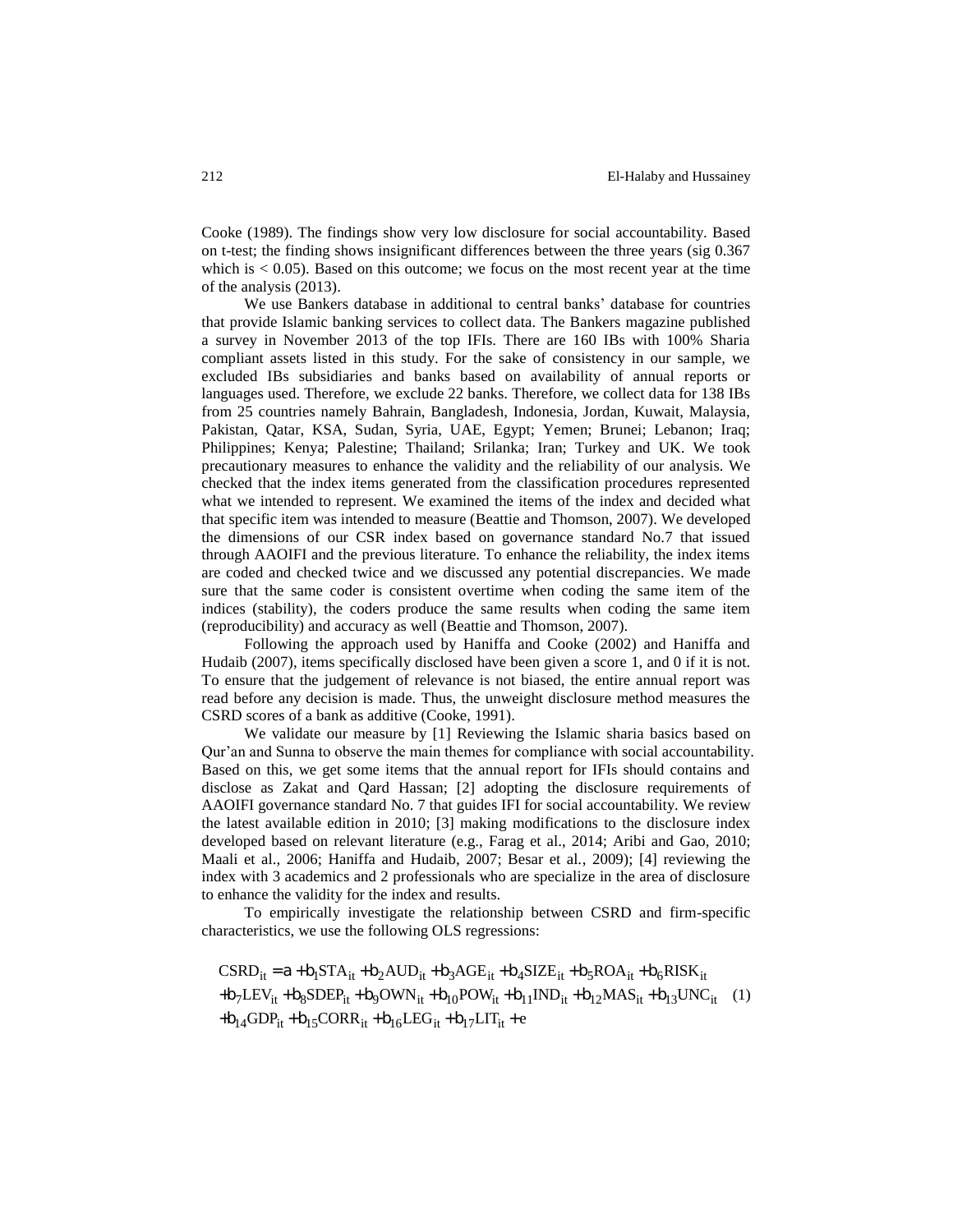where CSR disclosure  $_{it}$  is the total disclosure provided by Disclosure Index, which measures the level of disclosure CSR in Islamic bank i at year t (2013). Each of the terms denoting the variables is described in Table 2.

# **VI. FINDINGS**

### **A. Disclosure Level of CSR**

Table 3 presents the weighted average CSR index scores in 2013. The average CSRD level is 28%. We find that the social responsibility in screening its investments dimension generally scores highly across all banks whilst the social responsibility in its relationship with customers and clients generally scores the lowest. The highest disclosure score related to whole CSR index is Charitable activates which is 44% followed by Micro and small business (40%). The lowest disclosure score relates to CSR index is Waqf management and late repayments and insolvent clients (1% for both). Our findings are consistent with Kamla (2007) who finds very low levels of CSR disclosures by IBs. We notice that the weighted average index scores indicate that Jordan has the highest score of 47% followed by Bangladesh and Kuwait 43% and 38% respectively. On the other hand, Iraq and Philippine located in the lowest table (15% and 16% respectively). Table 4 presents the descriptive statistics of the accountabilities index score across 25 counties in additional aggregate disclosure that contain all sections in the annual report.

**Table 2** Variables (dependents and independents for CSRD model)

| $CSRD_{it}$                       | Disclosure level                     | Social disclosure accountability level based on CSR report                           |  |  |
|-----------------------------------|--------------------------------------|--------------------------------------------------------------------------------------|--|--|
| Firm-Level Independent variables: |                                      |                                                                                      |  |  |
| $STA_{it}$                        | <b>Standards</b>                     | 1=Bank that use AAOIFI; 0=Bank that use IFRS or Local standards                      |  |  |
| $AUD_{it}$                        | Auditor                              | 1=Bank's financial statements were audited by Big 4 auditor; 0=for<br>other auditors |  |  |
| $AGE_{it}$                        | Age                                  | Age of bank from the foundation data                                                 |  |  |
| $\rm{SIZE}_{it}$                  | <b>Size</b>                          | The natural log of total assets                                                      |  |  |
| ROA <sub>it</sub>                 | Profitability                        | Return on assets (ROA)                                                               |  |  |
| $RISK_{it}$                       | Risk Adequacy                        | Tier 1 capital                                                                       |  |  |
| $LEV_{it}$                        | Leverage                             | Total liabilities(Debts)/Total assets                                                |  |  |
| Sharia Auditing                   |                                      | $1 =$ Bank that has Sharia auditing department; $0 =$ Bank that has not              |  |  |
| $SDEP_{it}$<br>Department         |                                      | Sharia auditing department                                                           |  |  |
| $OWN_{it}$                        | Ownership                            | 1=Publicly-held Islamic bank;0=Privately-owned Islamic bank                          |  |  |
|                                   | Country-Level Independent variables: |                                                                                      |  |  |
| $POW_{it}$                        | Hofstede Culture<br>dimensions       | Power distance                                                                       |  |  |
| $IND_{it}$                        |                                      | Individualism                                                                        |  |  |
| $MAS_{it}$                        |                                      | Masculinity                                                                          |  |  |
| $UNC_{it}$                        |                                      | Uncertainty avoidance                                                                |  |  |
| $GDP_{it}$                        | <b>GDP</b>                           | GDP growth rate                                                                      |  |  |
| $CORP_{it}$                       | Corruption Index                     | % of Corruption level for each country                                               |  |  |
|                                   | Country legal                        | 1=Sharia law; 0=Other non-Sharia Law(e.g. Civil Law, Common                          |  |  |
| LEG <sub>it</sub>                 | system                               | Law, or Hybrid Law)                                                                  |  |  |
| $LIT_{it}$                        | Literacy rate                        | % of Literacy level for each country                                                 |  |  |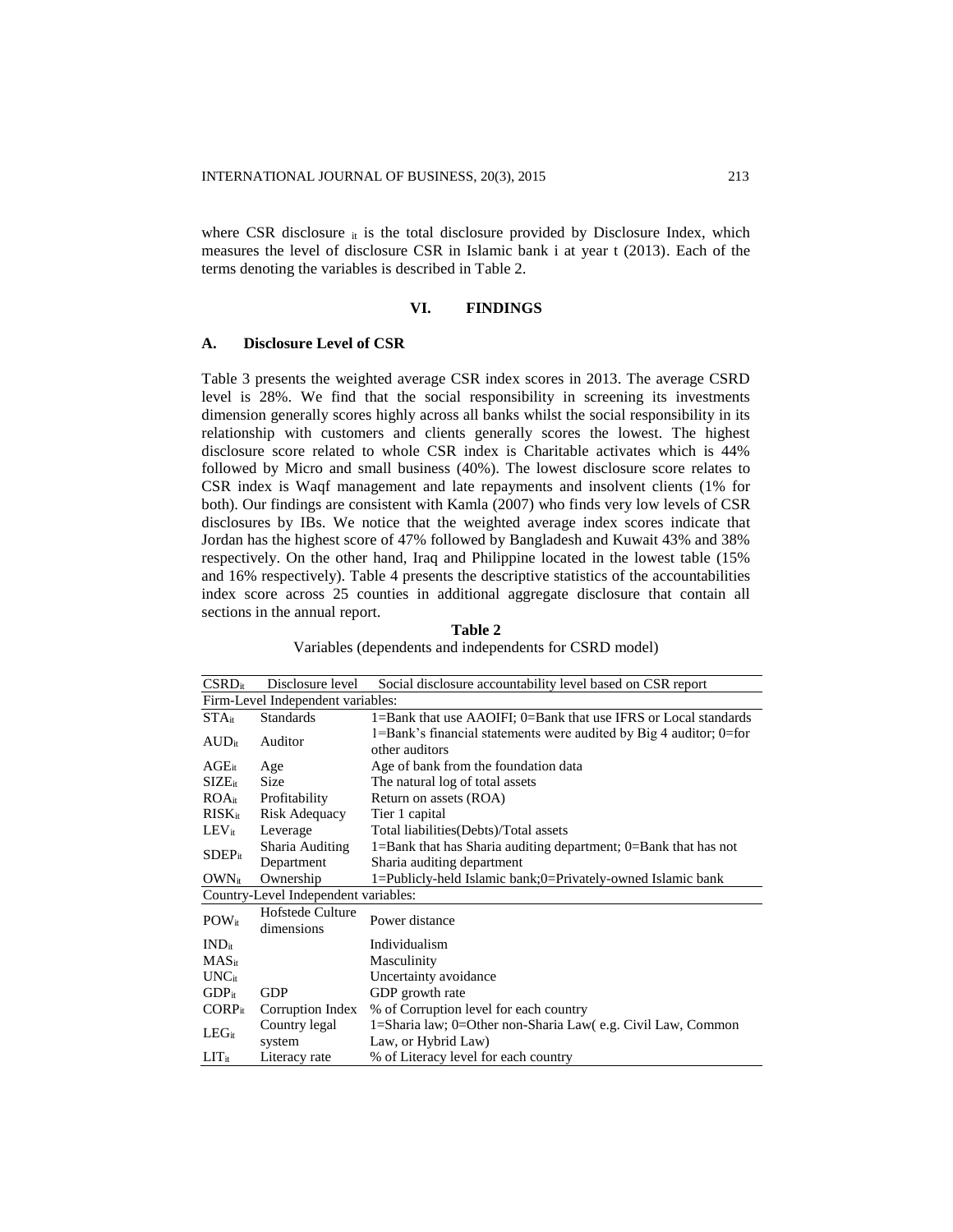| Dimensions of Holistic Islamic CSR                                         | Disclosure % |
|----------------------------------------------------------------------------|--------------|
| A. Social responsibility within the organization                           | 26%          |
| A1. Employee welfare                                                       | 33%          |
| A2. Internal environment preservation policy                               | 26%          |
| A3. Earning and expenditure prohibited by Sharia                           | 26%          |
| B. Social responsibility in its relationship                               | 16%          |
| B4. Par Excellence customers services                                      | 40%          |
| B5. Late repayments and insolvent clients and avoiding onerous terms       | $1\%$        |
| B6. Oard Hasan                                                             | 8%           |
| C. Social responsibility in screening its investments                      | 43%          |
| C7. Micro and small business and social saving and investments and         | 40%          |
| development                                                                |              |
| C8. Screening and informing clients for compliance with Islamic principles | 34%          |
| D. Social responsibility in its relationship with greater society          | 27%          |
| D9. Zakat                                                                  | 26%          |
| D <sub>10</sub> . Charitable activates                                     | 44%          |
| D11. Waqf management                                                       | $1\%$        |
| D12. Social responsibility                                                 | 35%          |
| Average over all disclosure level                                          | 26%          |

**Table 3** The compliance level for each item in the CSR index

\*The un-weighted approach attaches equal weights to all disclosed items within the checklist. Therefore, if the item is disclosed in the annual report it takes "1" otherwise it takes "0". The disclosure score for each accountability level is calculated as ratio of the total items disclosed to 33. The level of disclosure (%) is measured for each banks as the ratio of the score obtained to the maximum possible score (33) relevant for that company (this methodology was first proposed by Cooke (1989))

| Table 4                                                                |
|------------------------------------------------------------------------|
| Final disclosure levels for countries related to social accountability |

| Country    | N. of banks    | CSR Index % | Country       | N. of banks    | CSR Index % |
|------------|----------------|-------------|---------------|----------------|-------------|
| UK         | 4              | 19%         | <b>KSA</b>    | 5              | 31%         |
| <b>UAE</b> | 8              | 21%         | Thailand      |                | 45%         |
| Pakistan   | 9              | 31%         | Bangladesh    | 9              | 43%         |
| Yemen      | 3              | 20%         | Syria         | 2              | 22%         |
| Egypt      | $\overline{c}$ | 29%         | <b>Brunei</b> |                | 38%         |
| Bahrain    | 15             | 22%         | Lebanon       | $\overline{c}$ | 21%         |
| Oatar      | 6              | 20%         | Palestine     | $\mathfrak{D}$ | 42%         |
| Sudan      | 11             | 21%         | Kenya         | 2              | 20%         |
| Kuwait     | 5              | 38%         | Oman          | 3              | 20%         |
| Srilanka   |                | 43%         | Iraq          | 5              | 15%         |
| Jordan     | 4              | 47%         | Philippine    |                | 16%         |
| Malaysia   | 16             | 33%         | Turkey        | 4              | 38%         |
| Iran       | 17             | 14%         | Average       |                | 26%         |

# **B. The Holistic Social Accountability Disclosure in the Annual Report**

The study investigates the social accountability disclosure in five sections in the annual report. The main aim is to see for what extent the whole annual report reflects the social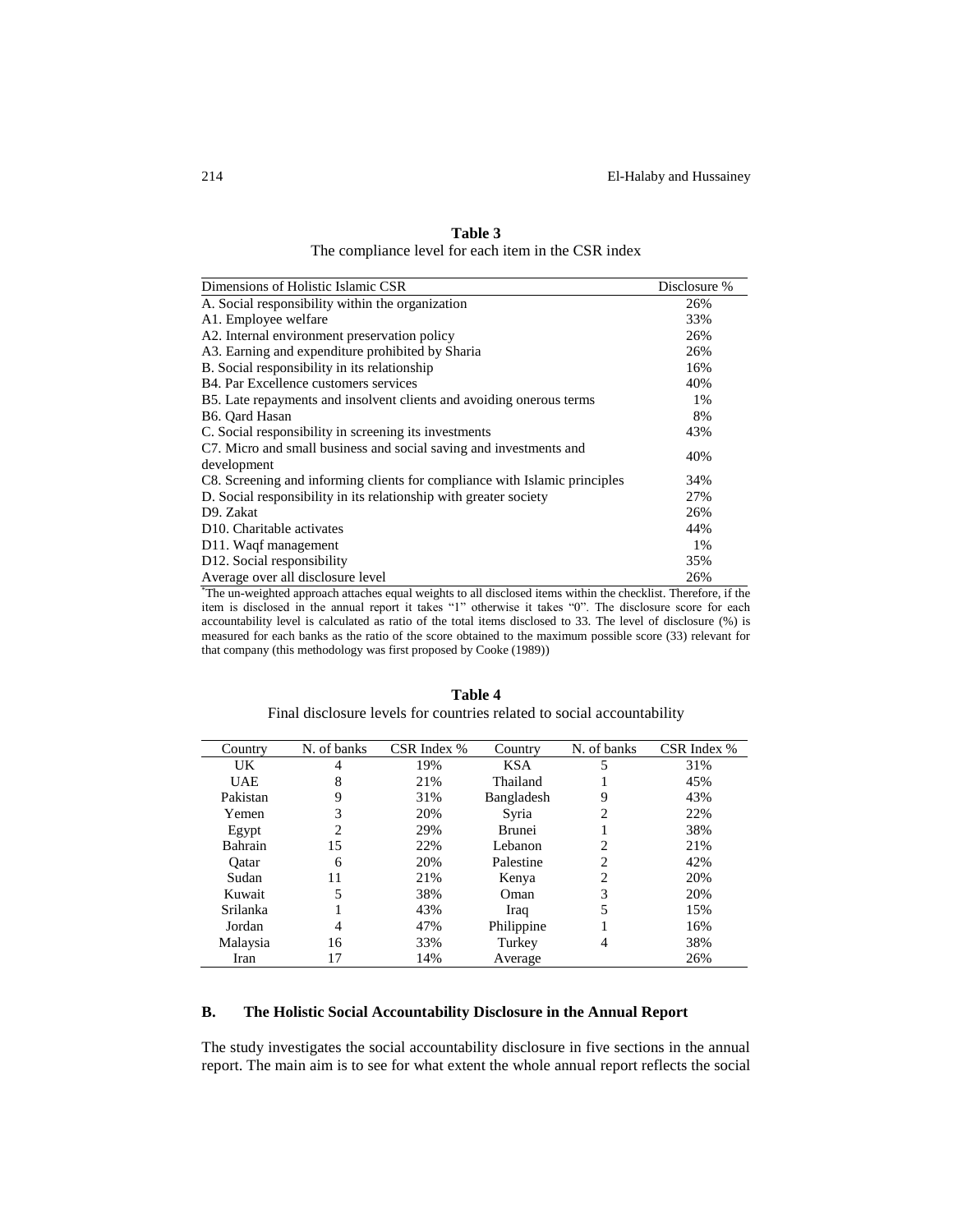accountability. Table 5 summarizes the disclosure level for the main five sections. These sections contain vision, mission and objectives; CEO' statement; directs' report; strategy report and finally, corporate governance report. Our analysis investigates any statements; words; number and any guidance for social activities in these sections. Concerning with vision, mission and objectives, it reflects 45% disclosure level about social accountability based on serving the society, environment and charity. The table also shows that CG report is 40% and followed by CEO statement (38%). The table displays that the average of disclosure about the five sections is 28% that is very low based on expectations of stockholders and basis of Islam that gives significant consideration for serving society. This result is matching with the disclosure level for CSR report in the annual report. The two results support the unexpected social performance for IBs.

**Table 5**

| Disclosure levels for different sections in the annual report |  |                                 |     |  |
|---------------------------------------------------------------|--|---------------------------------|-----|--|
| Vision; Mission; Values & Objectives                          |  | 45% Strategy Report             | 35% |  |
| Chairman's Statement & CEO's Statement                        |  | 38% Corporate Governance Report | 40% |  |
| Directors' Report                                             |  | 22% Average 28%                 | 28% |  |

Hence, we present two sampled groups from selected IBs to shows for what extent Vision and mission reflect social accountability. The first group shows banks that highly reflectance its social accountabilities in their vision; mission and objectives. For example, Social Islamic bank at Bangladesh stated two objectives that are "Ensure best CSR practices and ensure Green Banking". Cihan Bank in Iraq states in his vision that "To contribute in the development of the society" and states "To translate Islamic financial principles into practical solutions that serve the human community". The second group indicates IBs' that not reflect the social accountability in their vision and mission. All banks reflect financial accountability as Alliance Islamic Bank at Malaysia that focus on customer services as a main vision and build sustainable financial performance as a main mission without mention any statement about social accountability. Islamic bank of Britain mentioned that "Our main Vision is to be the UK' first choice Islamic bank". Abu Dhabi Islamic bank state that "To become a top tier regional bank". This vision is does not contain any guide for bank' social accountability.

#### **C. Descriptive Statistics of Continuous Variables**

Table 6 presents the descriptive statistics of the Index scores and results related to independents variables. It shows clearly that the extent of social disclosure by our selected IBs falls far short of our benchmark. The average of CSRD level is 26% that is out of our expectations regarding with corporations that reflecting social face for any IFI as well as it raise flag of Islam and social activities is one of the main basis for IBs and basis for Sharia (e.g., El-Gamal, 2006). Our result is higher than other studies that explore CSRD for IBs. For example; Farook et al. (2011) find that the mean CSRD for the 47 banks is 17%. Maali et al. (2006) report a mean disclosure of 13%. Table 6 also reports that the average leverage ratio is 23% whereas the Risk adequacy is 29%. The average age of IBs is 21 years. The percentage of public IBs is 80%.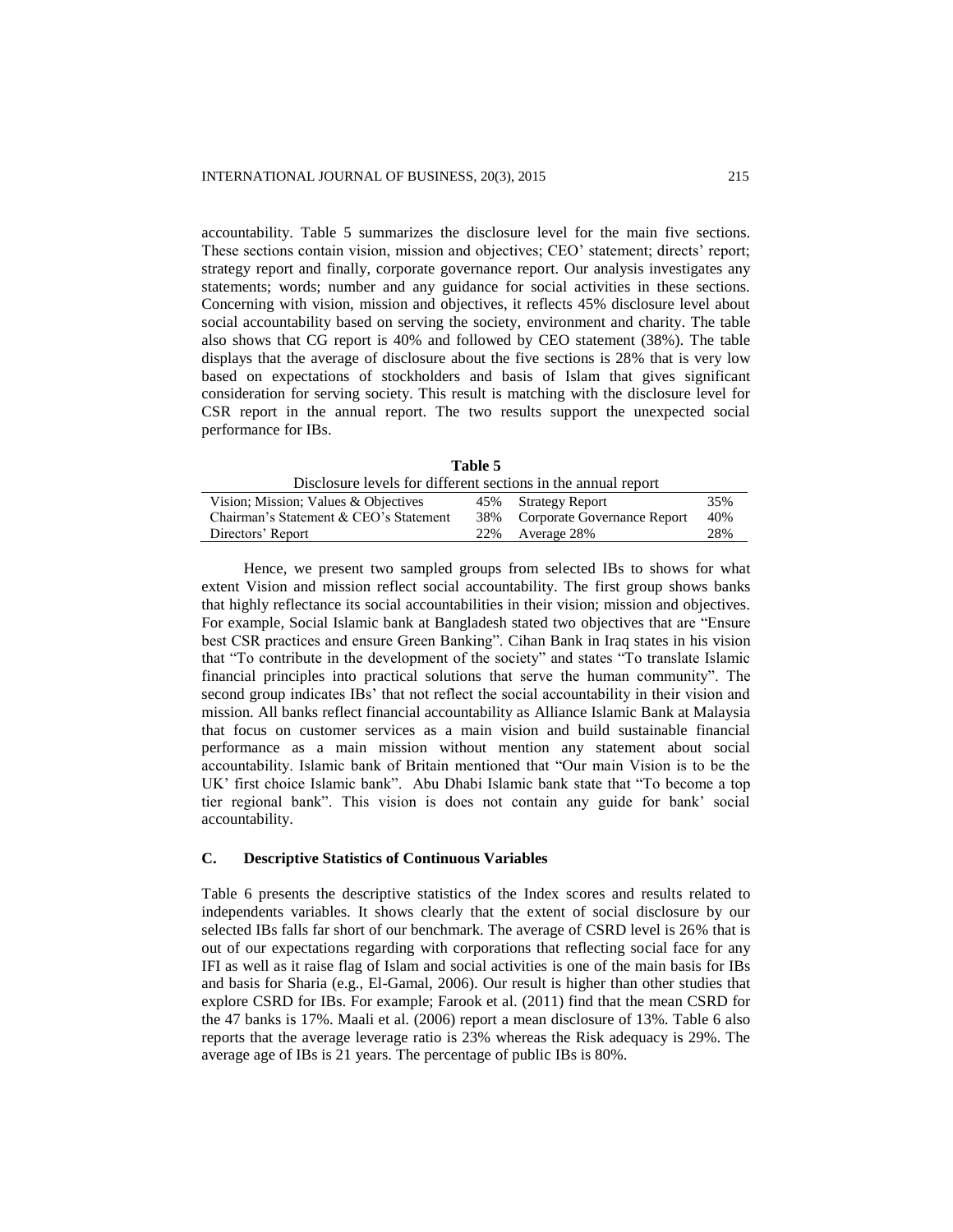|                              | N   | Minimum  | Maximum | Mean  | Std. Deviation |
|------------------------------|-----|----------|---------|-------|----------------|
| <b>CSR</b> Index             | 138 | 0.08     | 0.60    | 0.26  | 0.13           |
| <b>Standards</b>             | 138 | 0.00     | 1.00    | 0.32  | 0.46           |
| Size. Auditor                | 138 | 0.00     | 1.00    | 0.54  | 0.50           |
| Age                          | 138 | 2.00     | 86.00   | 20.58 | 13.72          |
| Size                         | 138 | 1.17     | 4.984   | 3.27  | 0.87           |
| <b>ROA</b>                   | 138 | $-13.39$ | 21.57   | 1.11  | 3.23           |
| Risk adequacy                | 138 | $-0.38$  | 1.73    | 0.29  | 0.26           |
| Leverage                     | 138 | 0.02     | 94.70   | 2.31  | 11.46          |
| Sharia department            | 138 | 0.00     | 1.00    | 0.51  | 0.50           |
| Ownership                    | 138 | 0.00     | 1.00    | 0.80  | 0.40           |
| Power distance               | 138 | 35.00    | 100.00  | 78.93 | 16.00          |
| Individualism                | 138 | 14.00    | 89.00   | 32.16 | 12.74          |
| Masculinity                  | 138 | 34.00    | 66.00   | 51.46 | 6.96           |
| Uncertainty avoidance        | 138 | 35.00    | 85.00   | 64.41 | 15.17          |
| GDP growth                   | 138 | $-6.00$  | 7.30    | 2.46  | 4.45           |
| Corruption perception index  | 138 | 1.10     | 7.70    | 3.82  | 1.76           |
| Country legal system         | 138 | 0.00     | 1.00    | 0.70  | 0.46           |
| 139<br>0.43<br>Literacy rate |     | 0.99     | 0.77    | 0.15  |                |

**Table 6** Descriptive statistics of continuous variables

The table presents the descriptive statistics of the sample in 2013. CSR Index; Corporate Social Responsibility Index; Standard; Financial standard (AAOIFI or IFRS) ( 1 if the bank is adopted AAOIFI and 0 otherwise); Size. Auditor; Size of auditor (Big-4 firms) ( 1 if the bank is audited by one of the big- 4 firms and o otherwise); Age: bank age since foundation: Size: Bank size ( natural logarithm of bank's total assets in US \$ as a proxy for bank size); ROA: Return of Asset ( Profitability); Riskiness: Risk adequacy( The 1 Capital); Leverage: Gearing ( TD/TA); Sharia Department: Existing Sharia department ( 1 if the bank has Sharia auditing department inside the bank and 0 otherwise); Ownership: Public or Private ownership ( 1 if the bank is Public and 0 otherwise); Hofstede Model for culture( Power distance; Individualism; Masculinity and Uncertainty avoidance); GDP: GDP growth ( natural logarithm of the gross domestic product of country ( i as a proxy for country macroeconomic factors); Corruption: Corruption perception index; Legal: Country legal system (1 if the bank in country that adopted Sharia law and 0 otherwise as common and code) and Literacy: Literacy rate for country.

#### **D. Regression Analysis**

Table 7 presents our regression analysis. It shows – as expected- that  $STA_{it}$  (our proxy for accounting standards) is positively associated with CSRD. This result reflects the impact of AAOIFI adoption on enhance disclosure level related to social activities. This result is consistent with Ariss and Sarieddine, (2007) who argued that the adoption of accounting standards by IBs would help to enhance their credibility and disclosure level. This result is also consistent with Besar et al., (2009) who argue that one of the main tools to enhance the Islamic banking industry is adopting Islamic standards Therefore H1 is accepted.

Our analysis shows that size of auditor has a positive impact on levels of social disclosure reporting. Therefore, H2 is accepted. This result is consistent with different studies that argue a positive association between disclosure and size of auditor (Haniffa and Cooke, 2002; Eng and Mak, 2003).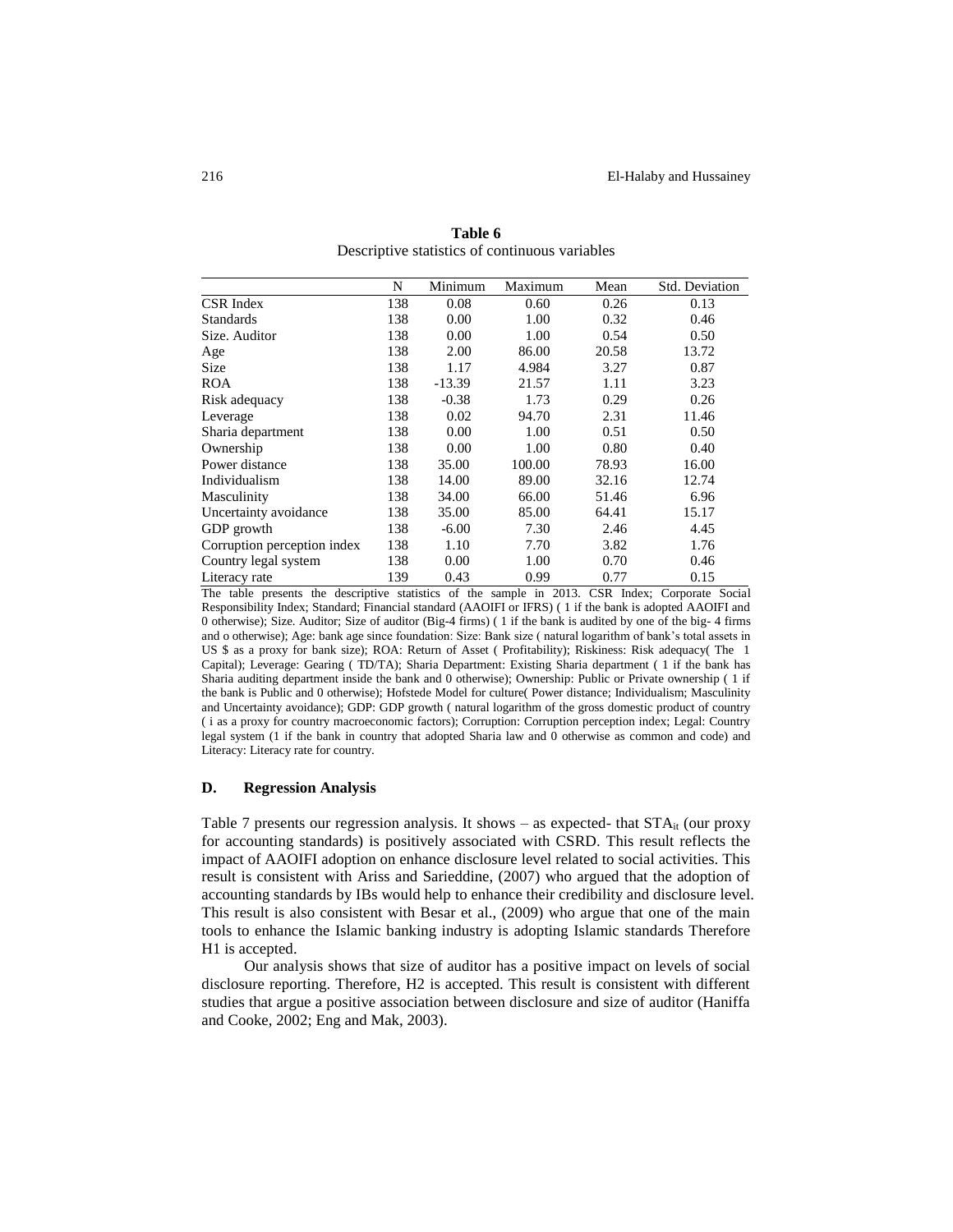| Determinants of social accountability disclosure |                  |                |                                   |         |      |      |
|--------------------------------------------------|------------------|----------------|-----------------------------------|---------|------|------|
| Variables                                        | Expected<br>sign | Actual<br>sign | Standardized<br>Coefficients/Beta | t       | sig  | VIF  |
| <b>CSR</b>                                       |                  |                |                                   | 3.18    | 0.00 |      |
| STAND it                                         | $^{+}$           | $+$            | $0.21*$                           | 1.79    | 0.08 | 2.77 |
| AUDI it                                          | $^{+}$           | $+$            | $0.27*$                           | 2.38    | 0.02 | 2.67 |
| AGE it                                           | $^{+}$           | $\theta$       | $-0.09$                           | 1.06    | 0.29 | 1.48 |
| SIZE it                                          | $^{+}$           | $+$            | $0.26*$                           | 2.50    | 0.01 | 2.11 |
| PROF it                                          | $^{+}$           | $\overline{0}$ | $-0.10$                           | $-1.25$ | 0.21 | 1.17 |
| RISK it                                          | $^{+}$           | $\Omega$       | $-0.03$                           | $-0.32$ | 0.75 | 1.55 |
| LEVERG it                                        | $^{+}$           | $\overline{0}$ | $-0.01$                           | $-1.54$ | 0.13 | 1.23 |
| <b>OWNER</b> it                                  | $^{+}$           | $\Omega$       | 0.03                              | 0.31    | 0.76 | 1.39 |
| H1 Power distance it                             |                  |                | $-0.07$                           | $-0.62$ | 0.54 | 2.43 |
| H <sub>2</sub> Individualism it                  |                  |                | 0.03                              | 0.16    | 0.88 | 6.17 |
| H <sub>3</sub> Masculinity it                    |                  |                | $-0.20$                           | $-1.60$ | 0.11 | 3.20 |
| H <sub>4</sub> Uncertainty<br>avoidance it       |                  |                | $-0.33***$                        | $-2.99$ | 0.00 | 2.54 |
| GDP it                                           |                  |                | $0.58^{\ast\ast\ast}$             | 3.66    | 0.00 | 5.07 |
| CORR it                                          |                  |                | $-0.50**$                         | $-3.18$ | 0.00 | 4.99 |
| LEGAL it                                         |                  |                | $-0.08$                           | $-0.62$ | 0.54 | 2.99 |
| LITR it                                          |                  |                | $-0.72$                           | $-0.51$ | 6.12 | 4.09 |
| Model Summary:                                   |                  |                |                                   |         |      |      |
| R <sub>2</sub>                                   | 0.42             |                |                                   |         |      |      |
| F                                                | 4.91             |                |                                   |         |      |      |
| Sig                                              | 0.00             |                |                                   |         |      |      |

| Table 7                                          |
|--------------------------------------------------|
| Determinants of social accountability disclosure |

This table presents the regression analysis for the CSR model in 2013. STAND<sub>ii</sub>: Financial standard ( AAOIFI or IFRS); AUDI<sub>it</sub>: Size of auditor ( 4 Big firms); AGE<sub>it</sub>: bank age since foundation; SIZE<sub>it</sub>: Bank size( natural logarithm of bank's total assets in US \$ as a proxy for bank size); ROAF<sub>it</sub>: Return of Assest ( Profitability); RISK<sub>it</sub>: Risk adequacy ( Tier 1 Captial); LEVERG<sub>it</sub>: Gearing ( TD/TA); SHARIA<sub>it</sub>: Existing Sharia department; OWNER<sub>it</sub>: Public or Private Ownership; Hofstede Model for culture( H1: Power distance: POW<sub>it</sub>; H2: Individualism: IND<sub>it</sub>; H3: Masculinity:  $MAS_{it}$  and H4: Uncertainty avoidance: UNC<sub>it</sub>); GDP<sub>it</sub>: GDP growth ( natural logarithm of the gross domestic product of country i as a proxy for country macroeconomic factors); CORR<sub>it</sub>: Corruption perception index; LEGAL<sub>it</sub>: Country legal system ( Sharia law and other as common and code) LITR<sub>it</sub>: Literacy rate for country; \*\*\*, \*\*, \* indicates significance at the 1%, 5% and 10% level. Note that '+' indicates that a positive and significant correlation or proof for the influence of the respective factor was found, '\_' indicates a negative and significant correlation or proof, and '0' no correlation or proof. Multicollinearity is viewed as a serious problem when the variance inflation factor (VIF) exceeds 10 (Naser et al., 2006). The results show that none of the VIF was greater than 10.

The table shows that  $\text{SIZE}_{it}$  (our proxy for bank size) is positive and marginally significant. This result is consistent with Al-Tuwaijri et al. (2004), who argue that large banks are more likely to monitor their activities towards wider society. Therefore H3 is accepted.

Table 7 also reports that  $ROA_{it}$  (our proxy for profitability) is insignificant; this suggests that there is no any relationship between profitability and CSRD. Our result is consistent with Haniffa (2002) who argues that from an Islamic perspective, a firm should provide full disclosure about social accountability whether it is making a profit or otherwise. Therefore H4 is accepted. Similarly, the analysis shows no association between bank age and CSRD. Therefore H5 is rejected. This result is consistent with (Akhtaruddin, 2005).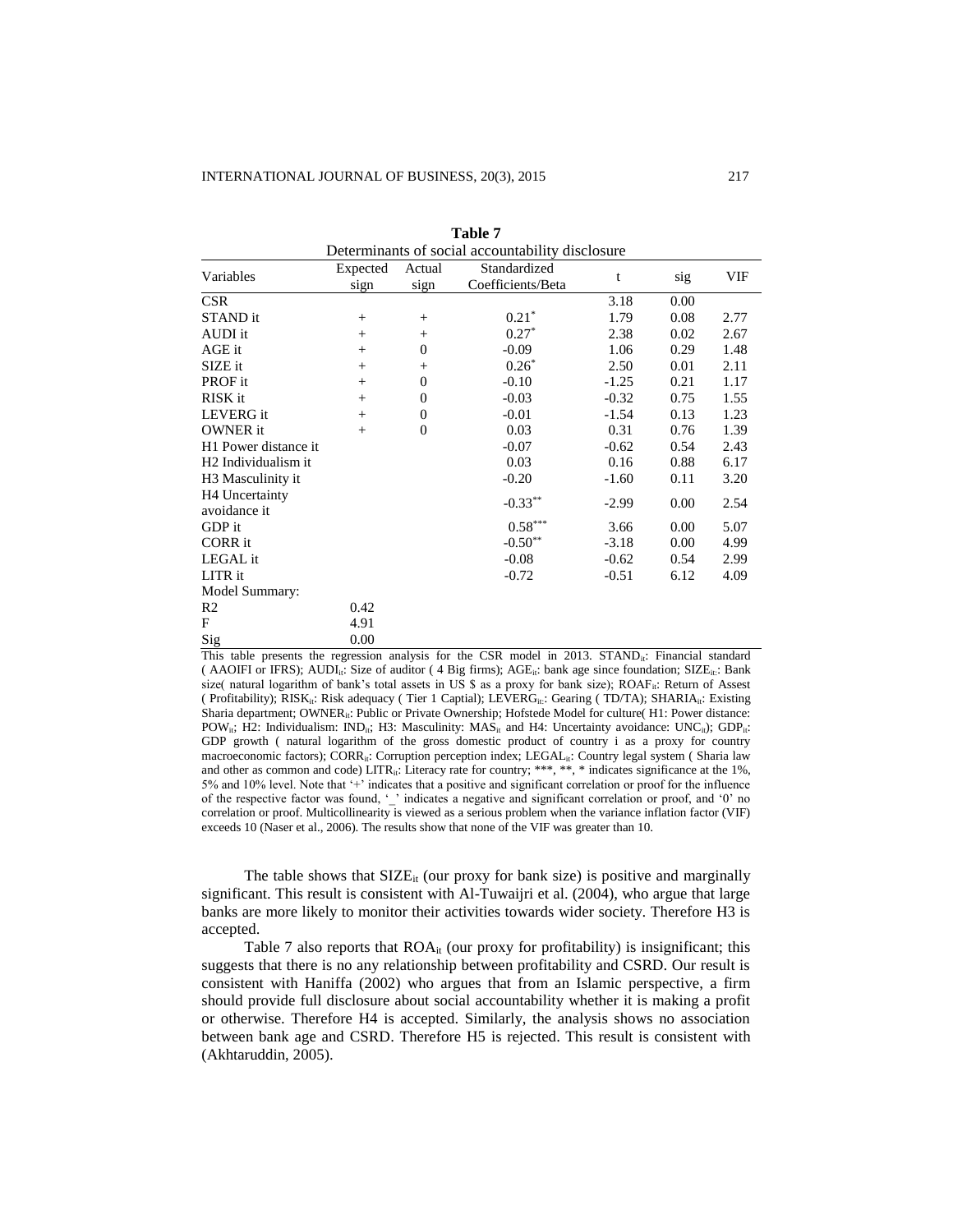In line with our expectation, we find that  $SDEP_{it}$  is significant. The results suggest that CSRD is affected by the existing Sharia auditing department inside bank. Therefore H6 is accepted. This result is consistent with studies that show significant association between disclosure and internal auditing department such as Archambeault et al. (2008). We also find no association between  $RISK_{it}$  (our proxy for risk adequacy) and CSRD. This result is consistent with Dobler et al. (2011) who finds no significant association between the two variables. Therefore H7 is rejected. Similarly, the association between leverage and CSRD is insignificant. Our analysis reports that leverage is insignificant. This result is consistent with Abraham and Cox (2007). Therefore, H8 is rejected. The same insignificance association also is shown between bank ownership and CSRD. Therefore H9 is rejected.

Finally, looking at the coefficients on the country characteristics, our analysis shows that there are three variables influencing CSRD. We find that GDP growth affects CSRD positively, while corruption index and uncertainty avoidance affect CSRD negatively. This is consistent with Wong (2012).

## **VII. CONCLUSION**

In line with Islamic principles, IBs should fulfil a social role inherent in their character as an "Islamic" bank. This paper aims to explore the disclosure level of CSRD for IBs in additional to determine the determinants of CSRD. Manual content analysis is employed to identify the disclosure level of IBs in the annual report and websites. Our sample is 138 IBs based on data of 2013 cross 25 countries. Based on our study; we explore social accountability through two stages. The first stage is to focus on CSR report or sustainability report in the annual report based on our disclosure index. For this stage, The CSR index scores show that the extent of disclosure is 26% that is out of our expectations. However; our result for CSRD (26%) is higher than results for Maali et al. (2006). In the other side; our results is consistent with Haniffa and Hudaib (2007) and Hassan and Harahap (2010) who found a gap between expectations and actual disclosure about CSR and conclude that CSRD for IBs is very low. Several studies indicate that IBs are not completely fulfilling their social role in accordance with the prescriptions of Islam (Aggarwal and Yousef, 2000; Maali et al., 2006). Our CSRD level is lower than the average (Benchmark of CSRD based on 19 studies in Table 1) which is 35%. Based on our result; we conclude that IBs are mainly shaped and focused on economic incentives more so than religious and social norms. This conclusion is consistent with Aggarwal and Yousef, (2000).

The second stage is extending the investigation about social accountability to covers the whole annual report sections as vision and CEO statement. Based on this stage; the average disclosure level for the five sections is 28% which is also out of our expectations. We find that the vision and mission section generally scores highly across (45%). Our result is consist with Faraga et al. (2014) who find that vision and mission is the highest section that reflect the social accountability for 90 IBs. Jordan has the highest CSR index score of 47% and Iran is the lowest country with 14%. Related to send objective of this research, the empirical analysis highlighted a positive association between CSRD and financial standards that adopted by IBs as well as size of auditor. Our results are consisting with Besar et al. (2009) for role of standards to enhance the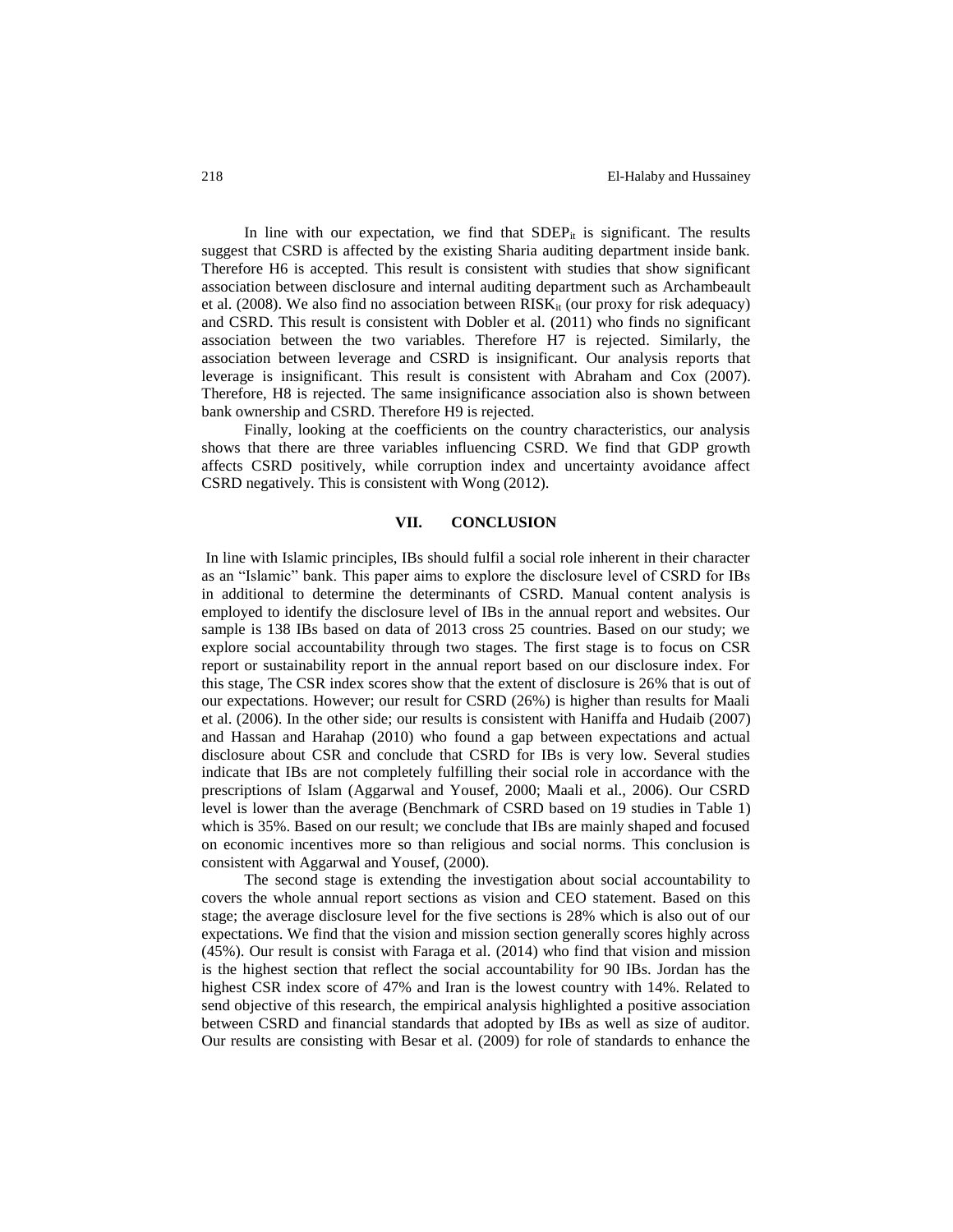disclosure level and consist with Haniffa and Cooke (2002). Our analysis also found positive association between CSRD and size as well existing sharia auditing department.

The findings have a number of policy implications. Firstly, the empirical evidence indicates that the level of CSRD was relatively low (26%) even though AAOIFI Standard No.7 provides a template for IBs to adopt in terms of CSR conduct and disclosure. Therefore, policymakers might be more active in encouraging IBs to adopt AAOIFI Standard No.7 as a benchmark particularly as the analysis found a positive association with accounting standards adopted from banks. Secondly, our empirical evidence suggests that IBs' contribution in CSR tends to support as its sharia auditing department inside the bank grows larger. Therefore, policymakers should be encouraged to introduce policies to help exist Sharia auditing and increase the members in this department which may encourage disclosure of the IBs' CSR and such disclosure provides evidence to the public that it is pursuing its social goals.

There are limitations inherent in this study. This study used only IBs. Therefore, the results may not applicable to other IFIs such as insurance companies (Takaful). Future research may consider other factors such as corporate governance mechanisms (i.e., the number of block holders; institutional ownership; foreign ownership family ownership; listed share; duality in position; CEO founder; board size and board independence). Future research may also study the determinants on social activities through qualitative methods as interview or questionnaire with management board and other stakeholders. This might substantiate the findings from the CSR disclosure studies. Finally, our analysis is limited to one year only. Further research might consider a undertaking the analysis for a longer period to measure the determinants and consequences of change in disclosure over time.

## **REFERENCES**

- AAOIFI, 2010, *Corporate Social Responsibility Conduct and Disclosure for Islamic Financial Institutions (Governance Standard No.7)*, Accounting and Auditing Organization for Islamic Financial Institutions, Bahrain.
- Abd El-Salam, H., 1999, "The Introduction and Application of International Accounting Standards to Accounting Disclosure Regulations of a Capital Market in Developing Country: The Case of Egypt," *PhD Thesis*, Heriot-Watt University, Edinburgh.
- Abdul Rahman, A., and A. Bukair, 2013, "The Influence of the Sharia Supervision Board on Corporate Social Responsibility Disclosure by Islamic Banks of Gulf Co-Operation Council Countries," *Asian Journal of Business and Accounting,* 6(2), 65- 104.
- Abdul Rahman, A., A. Hashim, F. Abu Bakar, 2010, "Corporate Social Reporting: A Preliminary Study of Bank Islam Malaysia Berhad (BIMB)," *Issues in Social and Environmental Accounting,* 4(1), 18-39.
- Abraham, S., and P. Cox, 2007, "Analysing the Determinants of Narrative Risk Information in UK FTSE 100 Annual Reports." *The British Accounting Review,* 39, 227–248.
- Adnan, M., and M. Gaffing, 1997, "The Sharia, IBs and Accounting Concepts and Practices Accounting, Commerce and Finance," *The Islamic Perspective, International Conference,* Sydney.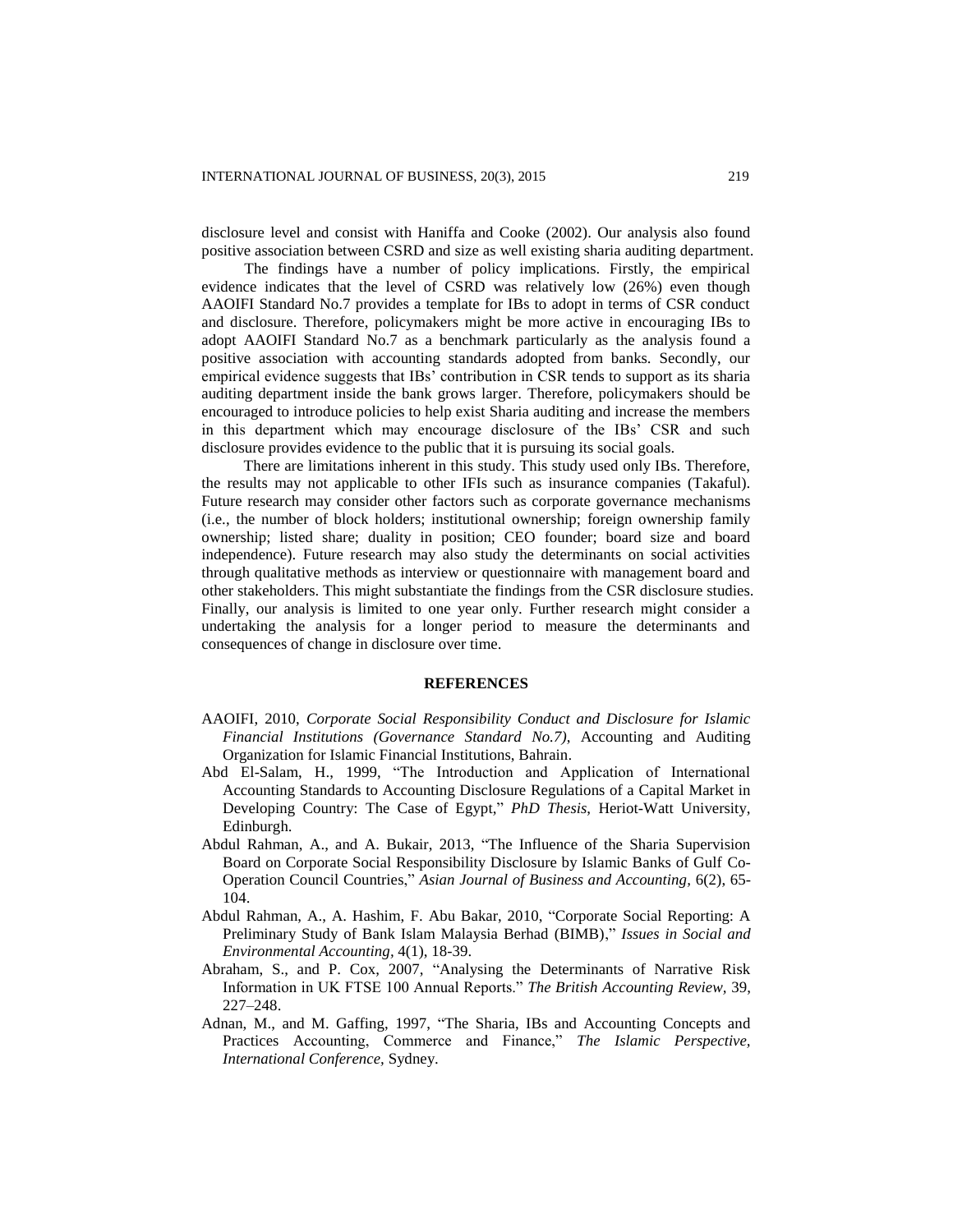- Aggarwal, R., and T. Yousef, 2000, "Islamic Banks and Investment Financing," *Journal of Money, Credit and Banking*, 32(1), 93-120.
- Ahmed, K., and K. Courtis, 1999, "Association between Corporate Characteristics on Mandatory Disclosure Compliance in Annual Reports: A Meta-Analysis," *British Accounting Review*, 31, 35–61.
- Akhtaruddin, M., 2005, "Corporate Mandatory Disclosure Practices in Bangladesh," *International Journal of Accounting,* 40(4), 399-422.
- Al-Tuwaijri, S., T. Christensen, and K. Hughes, 2004, "The Relations among Environmental Disclosure, Environmental Performance, and Economic Performance: A Simultaneous Equations Approach," *Accounting, Organizations and Society*, 29(5-6), 447-471.
- Andres, P., and E. Vallelado, 2008, "Corporate Governance in Banking: The Role of the Board of Directors," *Journal of Banking and Finance*, 32, 2570-2580.
- Anuar, A., M. Sulaiman, and N. Ahmad, 2009, "Some Evidence of Environmental Reporting by Sharia Compliant Companies in Malaysia," *Journal of Economics and Management*, 17(2), 177-2008.
- Aras, G., A. Aybars, and O. Kutlu, 2010, "Managing Corporate Performance: Investigating the Relationship between Corporate Social Responsibility and Financial Performance in Emerging Markets," *International Journal of Productivity and Performance Management*, 59(3), 229-254.
- Archambeault, D., T. DeZoort, and P. Holt, 2008, "The Need for an Internal Auditor Report to External Stakeholders to Improve Governance Transparency," *Accounting Horizons*, 22(4), 375-88.
- Aribi, Z., and S. Gao, 2010, "Corporate Social Responsibility Disclosure: A Comparison between Islamic and Conventional Financial Institutions," *Journal of Financial Reporting and Accounting*, 8(2), 72-91.
- Ariss, R., and Y. Sarieddine, 2007, "Challenges in Implementing Capital Adequacy Guidelines to Islamic Banks," *Journal of Banking Regulation*, 9(1), 46-59.
- Baydoun, N., and R. Willett, 2000, "Islamic Corporate Reports", *Abacus*, 36(1), 71-90.
- Beattie, V., and J. Thomson, 2007, "Lifting the Lid on the Use of Content Analysis to Investigate Intellectual Capital Disclosures," *Accounting Forum*, 31(2), 129–163.
- Belal, A., O. Abdelsalam, and S. Nizamee, 2014, "Ethical Reporting in Islami Bank Bangladesh Limited (1983–2010)," *Journal of Business Ethics*, DOI 10.1007/s10551-014-2133-8.
- Besar, A., E. Abd Sakor, N.Abdul Muthalib, and A. Gunawa, 2009, "The Practice of Sharia Review as Undertaken by Islamic Banking Sector in Malaysia," *International Review of Business Research Papers*, (1), 294-306.
- Brammer, S. and S. Pavelin, 2006, "Voluntary Social Disclosures by Large UK Companies, Business Ethics," *A European Review*, 13(2/3), 86-99.
- Cho, H., and M. Patten, 2007, "The Role of Environmental Disclosures as Tools of Legitimacy: A Research Note," *Accounting, Organizations and Society*, 32, 639-647.
- Choudhury, M., and M. Hoque, 2006, "Corporate Governance in Islamic perspective," *Corporate Governance*, 6, 116-128.
- Cooke, T., 1989, "Disclosure in the Corporate Annual Reports of Swedish Companies," *Accounting & Business Research*, 19(74), 113-24.
- Cooke, T., 1991, "An Assessment of Voluntary Disclosure in the Annual Reports of Japanese corporations," *The International Journal of Accounting*, 26(3), 174-189.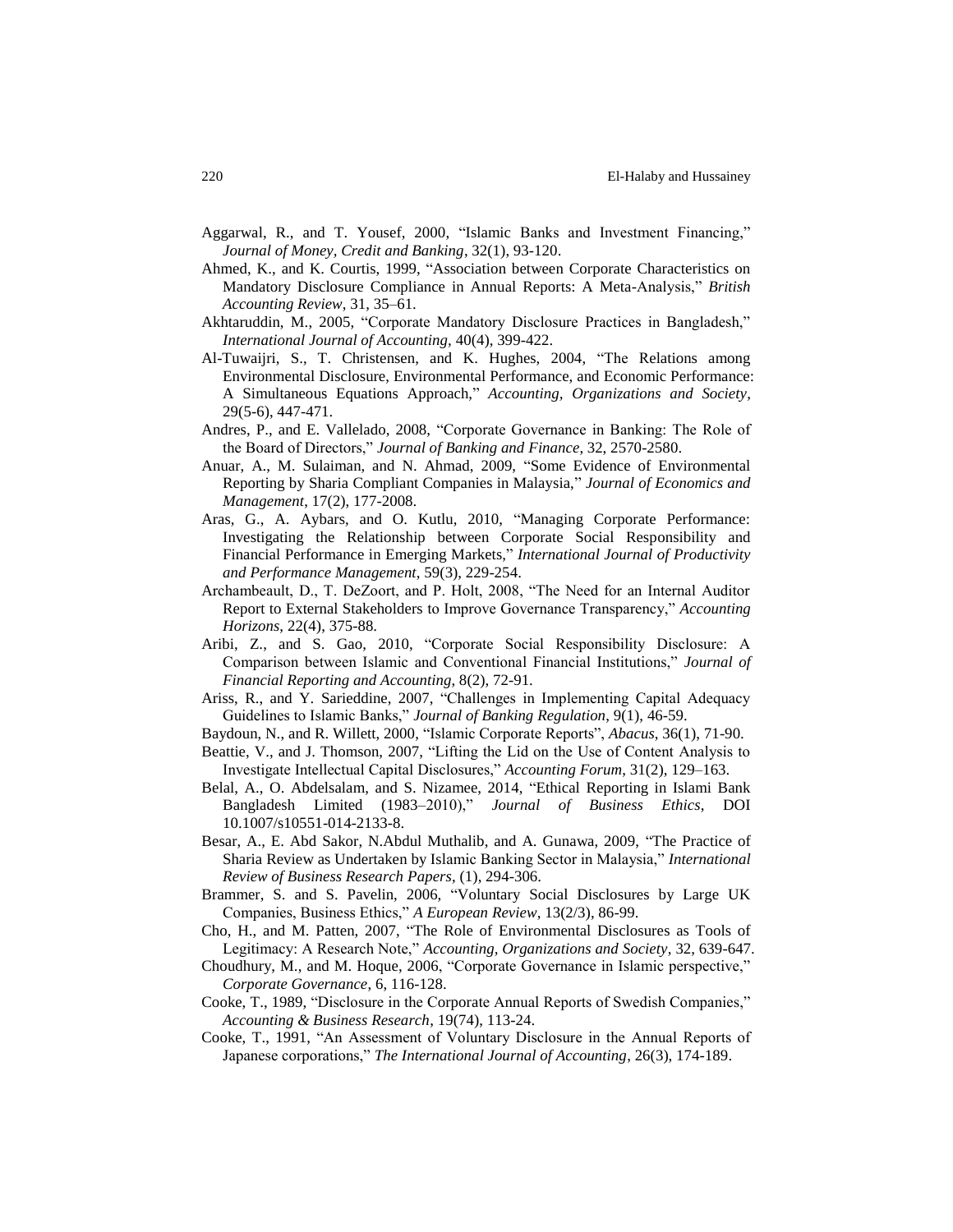- Cowen, S., D.Cormier, M.Magnan, and V.Velthoven, 2005, "Environmental Disclosure Quality in Large German Companies: Economic incentives, Public Pressures or Institutional Conditions?" *European Accounting Review*, 14(1), 3–39.
- Deegan, C., 2002, "The Legitimising Effect of Social and Environmental Disclosures: A Theoretical Foundation," *Accounting, Auditing & Accountability Journal*, 15(3), pp. 282-311.
- Dobler, M., K. Lajili, and D. Zéghal, 2011, "Attributes of Corporate Risk Disclosure: And International Investigation in the Manufacturing Sector," *Journal of International Accounting Research,* 10 (2), 1–22.
- El-Gamal, A., 2006, *Islamic Finance: Law, Economics and Practice*, Cambridge University Press, Cambridge.
- Elshandidy, T., I. Fraser, and K. Hussainey, 2013, "Aggregated, Voluntary, and Mandatory Risk Disclosure Incentives: Evidence from UK FTSE All-share Companies," *International Review of Financial Analysis*, 30, 320-333.
- Eng, L., and T. Mak, 2003, "Corporate Governance and Voluntary Disclosure," *Journal of Accounting and Public Policy*, 22(4), 325–345.
- Epstein, M., and M. Pava, 1993, *The Shareholder's Use of Corporate Annual Reports*, *Greenwich*, CT: JAI Press.
- Farag, H., K. Yong, and K. Mallin, 2014, "Corporate Social Responsibility and Financial Performance in Islamic Banks," *Journal of Economic Behaviour & Organization* 103, S21–S38.
- Farook, S., 2008, "Social Responsibility for Islamic Financial Institutions: Laying Down a framework," *Journal of Islamic Economics, Banking and Finance*, 4(1).
- Farook, S., K. Hassan, and R. Lanis, 2011, "Determinants of Corporate Social Responsibility Disclosure: The case of Islamic banks," *Journal of Islamic Accounting and Business Research*, 2(2), 114 – 141.
- Firth, M., 1979, "The Impact of Size, Stock Market Listing, and Auditors on Voluntary Disclosure in Corporate Annual Reports," *Accounting and Business Research*, 9(36), 273-280.
- Gray, E., and T. Balmer, 2001, "Ethical Identity: What Is It? What of It?" Working Paper No. 01/15, Bradford University School of Management, Bradford.
- Gray, R., P. Javad, and S. Sinclair, 2001, "Social and Environmental Disclosure and Corporate Characteristics: A research note," *Journal of Business Finance and Accounting*, 28(3 and 4), 327–356.
- Gray, R., D.Owen, and K. Maunders, 1987, *Corporate Social Reporting: Accounting and Accountability*, Prentice-Hall, London.
- Greenfield, M., 2004, "In the Name of Corporate Social Responsibility," *Business Horizons*, 47(1), 19-28.
- Hameed, I., 2001, "Islamic Accounting, Accounting for New Millennium?" Asia Pacific Conference 1, Accounting in the New Millennium, October 10-12, Renaissance Hotel Kota Bharu.
- Haniffa, M., and M. Hudaib, 2007, "Exploring the Ethical Identity of IBs via Communication in Annual Reports," *Journal of Business Ethics*, 76(1), 97-116.
- Haniffa, M., *2001, "Social Responsibility Disclosure: An Islamic Perspective," Discussion* Paper, and University of Exeter, UK
- Haniffa, M., and E. Cooke, 2002, "Culture, Corporate Governance and Disclosure in Malaysian corporations," *Abacus*, 38(3), 317–349.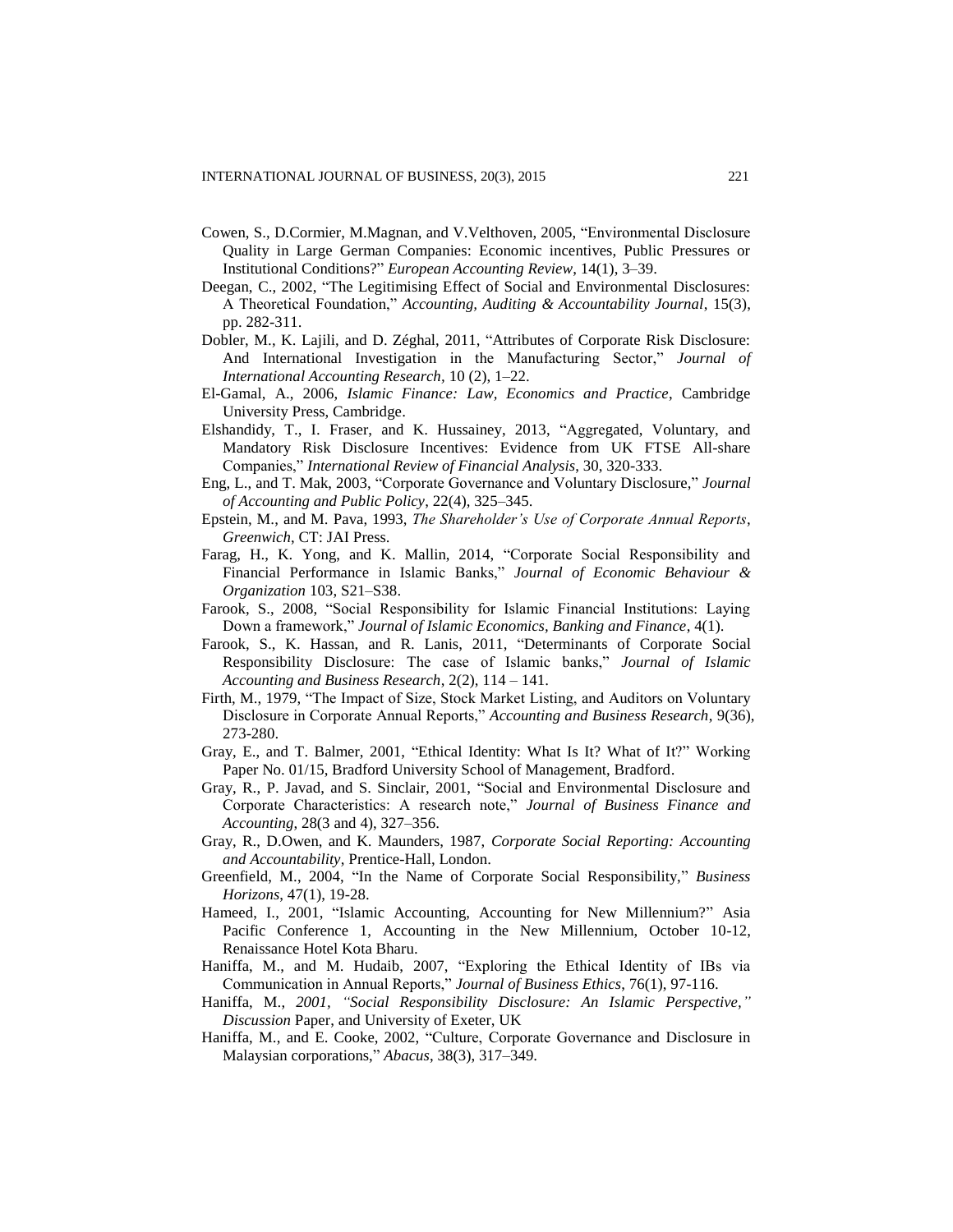- Haniffa, M., and T. Cooke, 2002, "The Impact of Culture and Corporate Governance on Corporate Social Reporting," *Journal of Accounting and Public Policy*, 24(5), 391- 430.
- Hassan, A., and S. Harahap, 2010, "Exploring Corporate Social Responsibility Disclosure: the case of Islamic banks," *International Journal of Islamic and Middle Eastern Finance and Management*, 3(3), 203-27.
- Healy, M., and G. Palepu, 2001, "Information Asymmetry, Corporate Disclosure, and the Capital Markets: A Review of the Empirical Disclosure Literature," *Journal of Accounting and Economics*, 31(1), 405-440.
- Ho, S., and K. Shun Wong, 2001, "A Study of the Relationship between Corporate Governance Structures and the Extent of Voluntary Disclosure," *Journal of International Accounting, Auditing and Taxation*, 10(2), 139-156.
- Hossain, M., and H. Hammami, 2009, "Voluntary Disclosure in the Annual Reports of An Emerging Country: The case of Qatar," *Advances in Accounting: Incorporating International Advances in Accounting,* 25, 255-265.
- Jaggi, B., and Y. Low, 2000, "Impact of Culture, Market Forces, and Legal System on Financial Disclosures," *The International Journal of Accounting*, 35(4), 495-519.
- Jensen, C., and H. Meckling, 1976, "Theory of the Firm: Managerial Behaviour, Agency Costs and Ownership Structure," *Journal of Financial Economics*, 3(4), 305-360.
- Kamla, R., 2007, "Critically Appreciating Social Accounting and Reporting in the Arab Middle East: A Postcolonial Perspective," *Advances in International Accounting*, 20, 105-177.
- Kamla, R., and H. Rammal, 2013, "Social Reporting by Islamic Banks: Does Social Justice Matter?" *Accounting, Auditing & Accountability Journal*, 26(6), 911-945.
- Karim, A., 1995, "The Nature and Rationale of A Conceptual Framework for Financial Reporting by Islamic Banks," *Accounting & Business Research*, 25(100), 285-300.
- Khlif, H., and M. Souissi, 2010, "The Determinants of Corporate Disclosure: A Metaanalysis," *International Journal of Accounting and Information Management*, 18(3), 198–219.
- Lewis, M., 2001, "Islam and Accounting," *Accounting Forum*, 25(2), 103-27.
- Maali, B., P. Casson, and C. Napier, 2006, "Social Reporting by Islamic Banks," *ABACUS*, 2(2), 266-89.
- Mohammed, J., 2007, "Corporate Social Responsibility in Islam," Unpublished PhD Thesis, Auckland University of Technology, Auckland.
- Naser, K., A. Al-Hussaini, D. Al-Kwari, and R. Nuseibeh, 2006, "Determinants of Corporate Social Disclosure in Developing Countries: the Case of Qatar," *Advances in International Accounting*, 19, 1-23.
- Peek, E., R. Cuijpers, and W. Buijink, 2010, "Creditors' and Shareholders' Reporting Demands in Public versus Private Firms: Evidence from Europe," *Contemporary Accounting Research*, 27(1), pp. 49-91.
- Quran, 2008, Available At: www.al-quran.org.uk/ (accessed January 20, 2015).
- Rice, G., 1999, "Islamic Ethics and the Implications for Business," *Journal for Business Ethics*, 18(4), 345-58.
- Roberts, R., 1992, "Determinants of Corporate Social Responsibility Disclosure: An Application of Stakeholder Theory," *Accounting, Organisations and Society*, 17(6), 595.